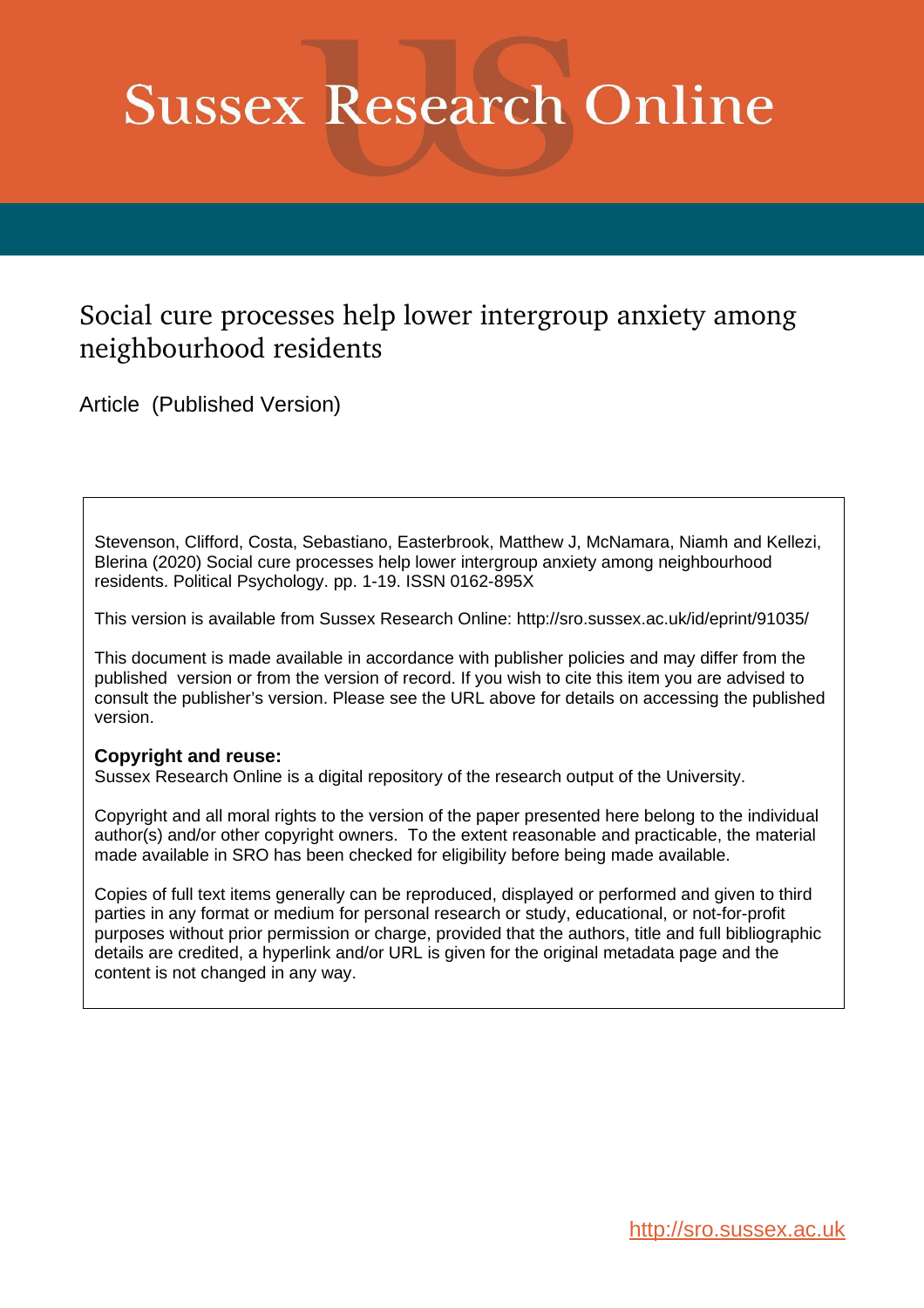# Political Psychology



*Political Psychology, Vol. 0, No. 0, 2020* doi: 10.1111/pops.12667

bs\_bs\_banner

## **Social Cure Processes Help Lower Intergroup Anxiety Among Neighborhood Residents**

**Clifford Stevenson** *Nottingham Trent University*

**Sebastiano Costa** *Università degli Studi della Campania Luigi Vanvitelli*

**Matthew J. Easterbrook** *University of Sussex*

**Niamh McNamara** *Nottingham Trent University*

#### **Blerina Kellezi**

*Nottingham Trent University*

*Research in the social cure tradition shows that groups can reduce members' stress by providing support to cope with challenges, but it has yet to consider how this applies to the anxiety occasioned by outgroups. Research on intergroup contact has extensively examined how reducing intergroup anxiety improves attitudes towards outgroups, but it has yet to examine the role of intragroup support processes in facilitating this. The present article takes the case of residential contact, in which the impact of diversification upon neighborhood cohesion is hotly debated, but the role of neighborhood identification and social support from neighbors in facilitating residential mixing has been largely ignored. Our surveys of two geographically bounded communities in England (n = 310; n = 94) and one in Northern Ireland (n = 206) show that neighborhood identification predicts both well-being and more positive feelings towards outgroups, with both effects occurring via increased intragroup support. In studies 2 and 3, we show that this positive effect on feelings towards the outgroup occurs independently of that of intergroup contact and is further explained by the effect of neighborhood support in reducing intergroup anxiety. This suggests that social cure processes can improve intergroup attitudes by supporting group members to deal with the stress of intergroup interactions.*

**KEY WORDS:** social cure, intergroup contact, neighborhood identity, residential mixing, intergroup anxiety

As Dovidio noted in his 2013 landmark article, social psychological research on group processes typically focuses either on intragroup dynamics (leadership, influence, cooperation, and support) or on intergroup processes (identity, conflict, and prejudice) but rarely examines the reciprocal

0162-895X © 2020 The Authors. Political Psychology published by Wiley Periodicals LLC on behalf of International Society of Political Psychology This is an open access article under the terms of the [Creative Commons Attribution](http://creativecommons.org/licenses/by/4.0/) License, which permits use, distribution and reproduction in any medium, provided the original work is properly cited.

> Published by Wiley Periodicals, Inc., 350 Main Street, Malden, MA 02148, USA, 9600 Garsington Road, Oxford, OX4 2DQ, and PO Box 378 Carlton South, 3053 Victoria, Australia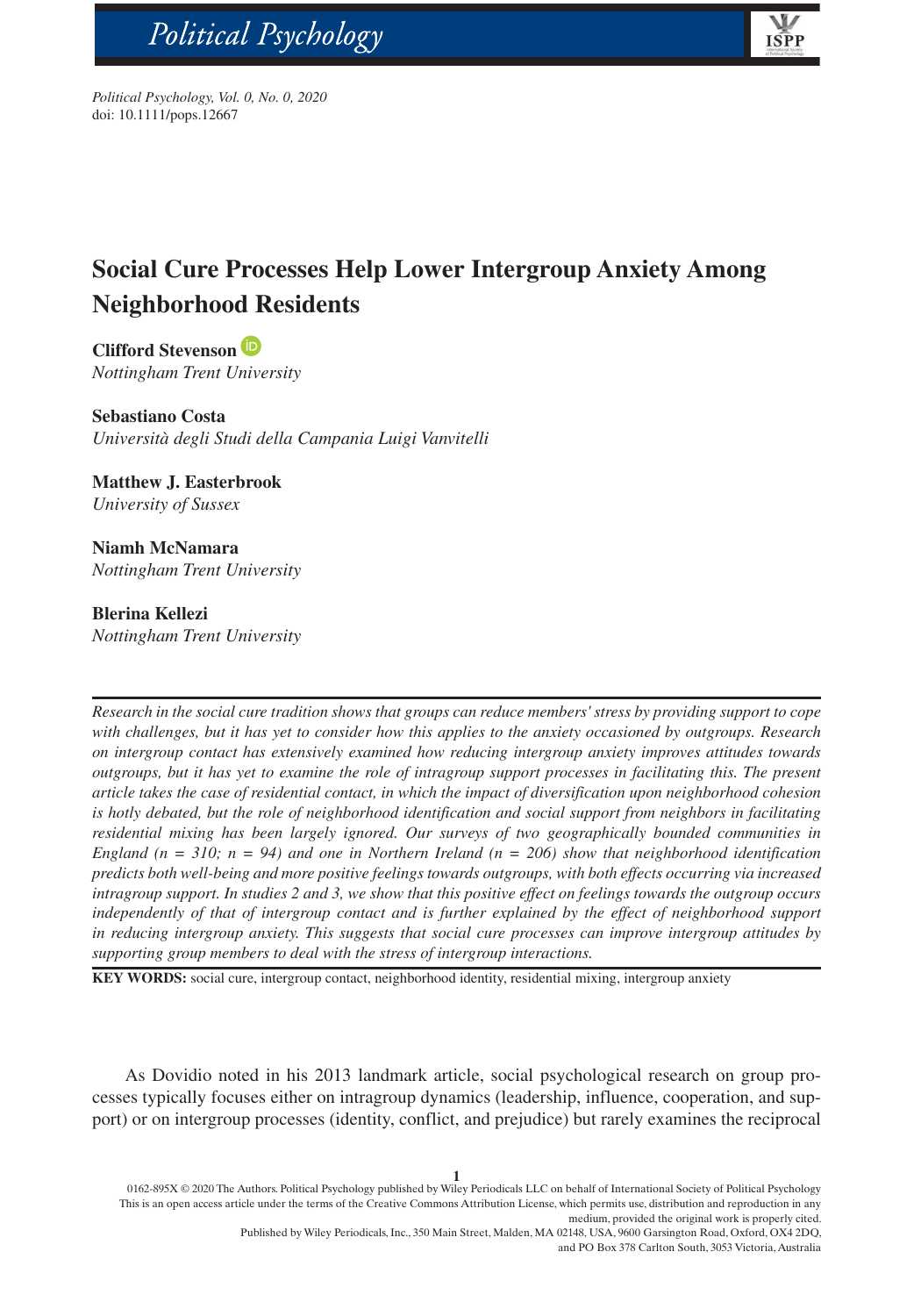relationships between them (Dovidio, 2013). As a result, the same topic can be investigated at each level without acknowledging the relevance or importance of the other set of contributing factors. One such topic is that of contact between members of different groups, which has largely been examined from an intergroup perspective to the neglect of internal group processes. As we outline below, research on how intragroup support enables group members to cope with stress, including the stress caused by outgroups, has remained distinct from the research on the role of "intergroup anxiety" in perpetuating negative intergroup contact.

In this article, we illustrate the importance of addressing this gap by considering a form of contact for which the interplay of intragroup and intergroup processes is highly consequential: residential mixing. Extensive literature has either focused on the benefits of neighborhood identification or the negative consequences of residential contact and so the potential of intragroup dynamics to help residents cope with mixing has yet to be fully explored. In a series of survey studies, we examine the experiences of residents in three urban neighborhoods (two in England, one in postconflict Northern Ireland) to determine first that neighborhood identification is associated with increased social support and better well-being and second that intragroup support also serves to improve intergroup attitudes through reducing intergroup anxiety.

#### *The "Social Cure" and the Collective Response to Stress*

The social cure approach has reconceptualized how social identities are thought to shape the collective experiences and reactions of group members to threats and challenges (Jetten, Haslam, Haslam, & Branscombe, 2009). Using the transactional model of stress (Lazarus & Folkman, 1984), it proposes that the sharing of a social identity among group members affects both their *primary appraisal* (the recognition of threats in the environment) and their *secondary appraisal* (the evaluation of the ability to cope with threats). In effect social identity forms a "perceptual prism" through which group members perceive and react to their environment (Haslam, Reicher, & Levine, 2012).

The content and meaning of a social identity impacts upon primary appraisal such that, for individuals who identify with the group, events deemed to be identity relevant are experienced in relation to the group's identity. Early studies indicated that job identities shape work-related stress, such that bomb-disposal experts who identified with their occupational group reported their jobs as less stressful than bar work (Haslam, O'Brien, Jetten, Vormedal, & Penna, 2005). This effect has even been shown to impact upon the experience of physical stress: gender salience was found to improve performance on a cold tolerance task under laboratory conditions (Platow et al., 2007), and the reported experiences of ingroup (but not outgroup) members on a mathematics task affected participants' own anxiety levels in their subsequent performance on the test (Haslam et al., 2005).

In terms of secondary appraisal, group processes shape the experience of events as stressful or not by informing group members' assessment of their collective coping ability (Haslam, Jetten, Cruwys, Dingle, & Haslam, 2018; Haslam, Jetten, O'Brien, & Jacobs, 2004). Sharing an identity within the group leads to increased helping and acceptance of assistance as well as enhanced social influence processes, all of which contribute to the "collective efficacy" of the group (Haslam & Reicher, 2006). In effect, group members who perceive that they can call upon the group's resources to deal with threats will experience them as less stressful than those who lack this support. Studies across a range of healthcare, community, educational, and workplace settings (Haslam et al., 2018) all demonstrate that the positive impact of group memberships upon the experience of stress are mediated through these intragroup processes.

Within the broader research on social identities and health, outgroups have been recognized to constitute a particular source of threat and stress, against which ingroups can afford protection. Research with socially marginalized groups has indicated that intragroup support can buffer the impact of stigmatization through shaping coping responses such as stigma resistance (e.g., Crabtree,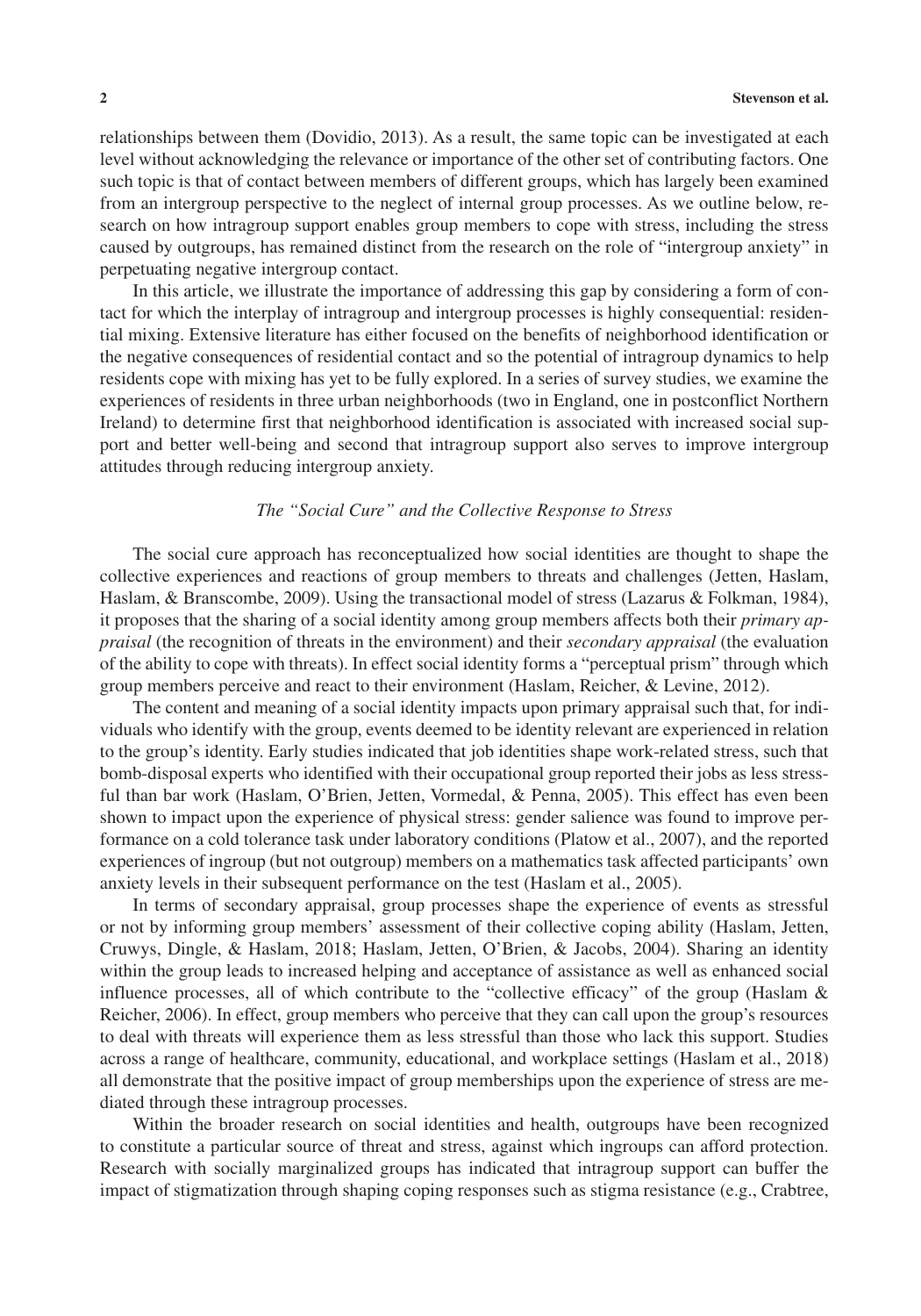Haslam, Postmes, & Haslam, 2010), while perceived discrimination can strengthen minority-group members' identification with the ingroup (e.g., Ramos, Cassidy, Reicher, & Haslam, 2012). The BBC Prison Study showed that under experimental conditions, the ability of prisoners to cope with the stress of their subordinate position (relative to guards) stemmed from their ability to adopt a shared identity and derive support from their group (Haslam & Reicher, 2006).

Beyond the social identity tradition, it has been generally recognized that ingroup support can improve people's ability to cope with the stress of intergroup relations. For example, under experimental conditions, perceptions of ingroup support can directly impact upon primary appraisal, reducing the perceived imminence of outgroup threat (Cesario & Navarrete, 2013). In real-world situations, support from one's family can buffer the effects of discrimination on ethnic minorities by encouraging feelings of being able to cope with serious problems (Mossakowski & Zhang, 2014) and can positively impact upon identity maintenance as well as societal integration (Huijnk, Verkuyten, & Coenders, 2012). In addition, a strong sense of ethnic identity can serve as a "secure base" for minorities to engage with other ethnic groups (Phinney, Jacoby, & Silva, 2007), while in mixedrace educational contexts the presence, consent, and support of other group members facilitates better-quality interactions with the outgroup (King, Magolda, & Massé, 2011). However, the specific processes whereby these forms of intragroup support lead to better intergroup relations remain largely unexplored.

#### *The Stress of Intergroup Contact*

Evidence for the fundamental role played by anxiety in intergroup relations has been extensively outlined in social psychological approaches to intergroup encounters (Stephan, 2014). Encounters between opposing groups are typically characterized by anxiety and stress. If the outgroup appears to threaten the resources or the values of the group and is known to evaluate the ingroup negatively, then apprehension and anxiety are likely to frame the intergroup encounter (e.g., Plant & Devine, 2003). If previous relations between the groups are poor, then polarized norms will predispose group members to chronic negative expectations, experiences, and evaluations of intergroup encounters (Marques, Abrams, Paez, & Martinez-Taboada, 1998). These processes are recognized in metastereotyping research which shows that the expectations and views the ingroup has about itself, as derived from the outgroup views of the ingroup, are more consequential for intergroup emotions (Vorauer, Main, & O'Connell, 1998) and understanding of others (Lammers, Gordijn, & Otten, 2008). However, even if previous group relations have not been antagonistic, the intergroup encounter itself has the potential to generate state anxiety (Dovidio, Hebl, Richeson, & Shelton, 2006).

Positive contact reduces these effects by countering the situational aspects of anxiety. In faceto-face contact, familiarity with the outgroup leads to the establishment of norms of intergroup behavior which can reduce uncertainty and increase the predictability of each participants' responses (Stephan, 2014). Better communication and cooperation can reduce misunderstanding and diffuse misapprehensions as to the intentions and goals of the other group (Page-Gould, Mendoza-Denton, & Tropp, 2008). Reviews of the empirical evidence support this view, as anxiety has been found to be a key predictor of prejudice (Plant & Devine, 2003), and anxiety reduction has been identified as a key mediator of the effect of contact on the improvement of intergroup attitudes (Pettigrew & Tropp, 2008).

#### *Can Intragroup Processes Lower Intergroup Anxiety?*

In terms of the different ways in which contact lowers intergroup anxiety, studies of indirect contact point to the potential role of intragroup dynamics in facilitating the anxiety reduction. Wright, Aron, McLaughlin-Volpe, and Ropp (1997) argue that ingroup members can influence the attitudes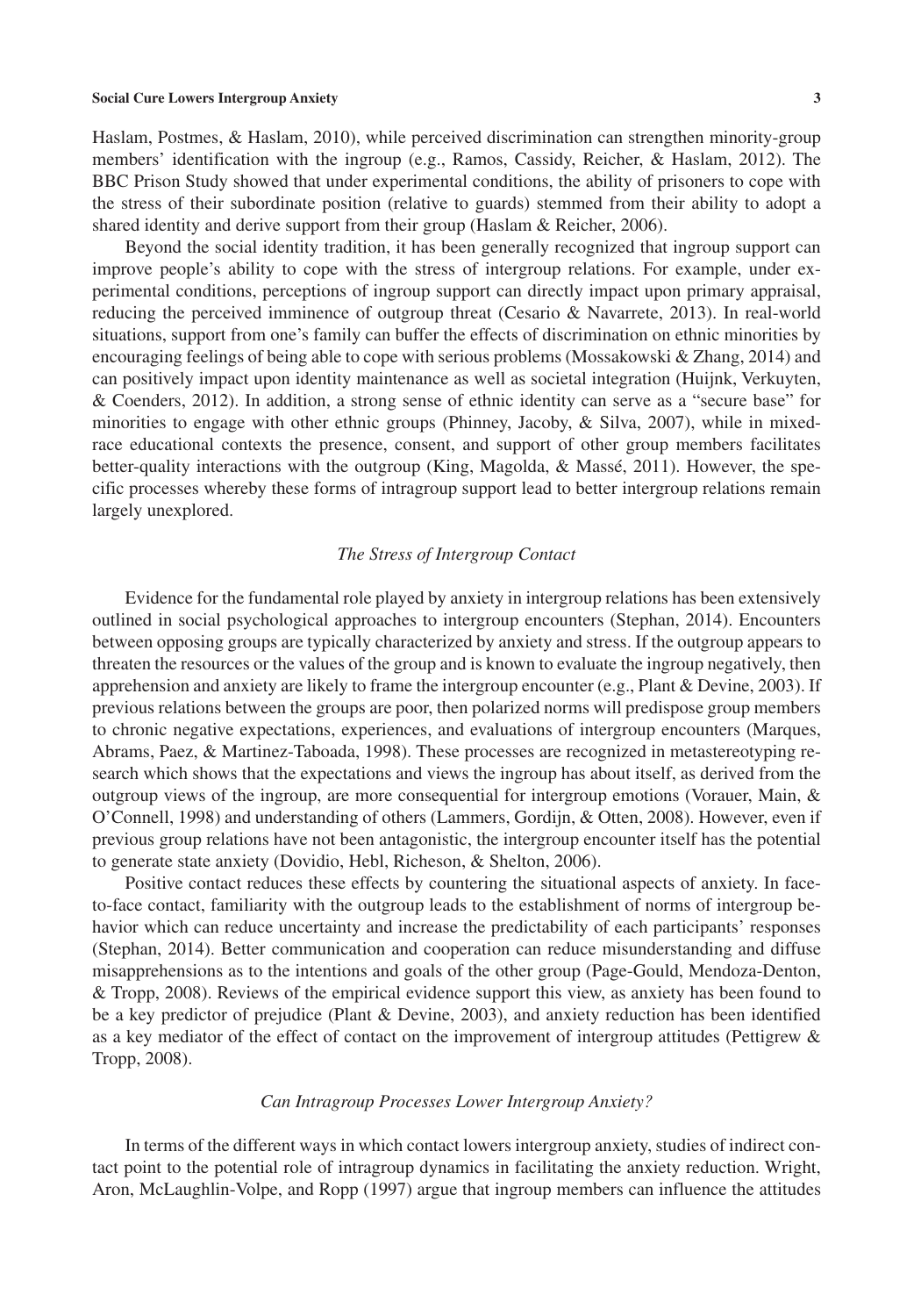of others by evidencing and modeling positive intergroup contact. Extended contact (having friends who have cross-group friends) has been shown to reduce intergroup anxiety and thereby reduce prejudice (Turner, Hewstone, Voci, & Vonofakou, 2008), while both direct and extended cross-group friendship functions as a general stress-buffering mechanism which reduces intergroup anxiety (Paolini, Hewstone, Cairns, & Voci, 2004).

Elsewhere, the work of contact theorists in examining the role of "common identities" in lowering intergroup anxiety and overcoming division has been widely acknowledged (Gaertner & Dovidio, 2000). From this perspective, the degree to which members of different groups can recategorize themselves as members of a more inclusive, superordinate identity predicts a lessening of intergroup threat, as former outgroup members come to be reclassified as ingroup. However, this work has primarily focused on the cognitive transformation inherent in common ingroup identification, rather than examining the accompanying changes in intragroup processes. Specifically, it has neglected the degree to which supportive intragroup processes can help overcome the polarizing influences of division and opposition.

Our contention is that the ability of groups to reduce the perception of threat and experience of stress through the provision of resources (social cure effects) should, in principle, allow group members to deal more readily and confidently with the challenges of intergroup encounters by reducing their intergroup anxiety. For empirical evidence to support our contentions, we turn to one particular group in which support from other members is strongly related to well-being and which has the potential to help its members cope with the stress occasioned by intergroup encounters.

#### *Case Study: Neighborhood Identity and Residential Mixing*

For most people, neighborhoods (geographically bounded residential communities) are arguably one of the most important social groups impacting upon daily life (Fong, Cruwys, Haslam, & Haslam, 2019; Stevenson, Easterbrook, et al., 2019). The physical structure of neighborhoods offers a range of features which impact upon the identities and the social relations of their inhabitants. In general terms, insofar as neighborhoods constitute a meaningful location, they afford a sense of "place identity" for residents, such that their sense of belonging (or alienation) will affect how they behave within that space (Dixon, Durrheim, & Tredoux, 2005). The simple physical proximity of neighbors gives rise to daily opportunities for interactions which may form the basis for the emergence of meaningful social bonds (Easterbrook & Vignoles, 2015). Likewise, proximity entails a degree of shared interest, as neighbors are affected by the same environmental conditions, including the actions of other neighbors, such that neighbors are both the group cohort and social context for residential life (McNamara, Stevenson, & Muldoon, 2013).

Research into deprived urban neighborhoods in Limerick city in Ireland (McNamara et al., 2013) shows the key importance of these identity processes for residents' well-being. Using a survey methodology, local residents were asked to report their levels of neighborhood identification, their current levels of well-being, and their perceptions of their neighborhood as being able to act together in response to unforeseen challenges. Results indicated a clear relationship between neighborhood identification and well-being which was mediated by the residents' feelings of "collective efficacy" as a neighborhood. These results were replicated in South West England where residents of regeneration areas who identify more strongly with their neighborhood's evidence increased support, well-being, and resilience (Heath, Rabinovich, & Barreto, 2017), and convergent results are apparent in Australia where analysis of a nationally representative sample indicates that neighborhood identification moderates the negative impact of low socioeconomic status on residents' health (Fong et al., 2019).

Given the importance of neighborhood identity to many residents, any challenge to its cohesion can pose a fundamental threat to their health and well-being. One such potential threat is that posed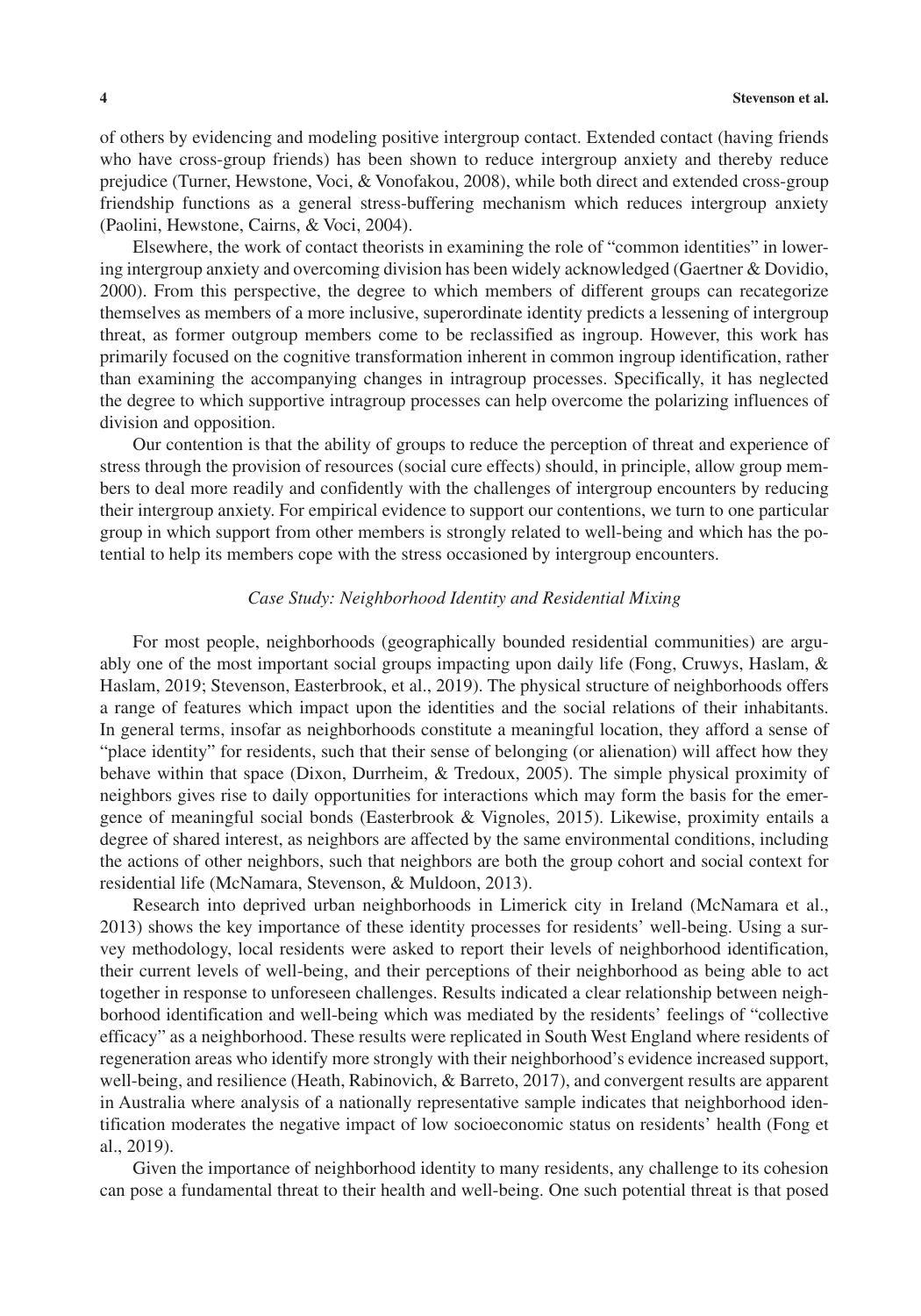by the influx of members of other groups to the locale. Across the social sciences, the impact of social diversification on neighborhood cohesion has been hotly debated. As neighborhood social attachments based on similarity and solidarity (bonding capital) are recognized to have a positive impact upon the health and well-being of residents, diversification is argued to undermine these relationships, leading to lower levels of trust, higher levels of anxiety, and less cohesion (Putnam, 2001, 2007). Evidence from large-scale national surveys of neighborhood cohesion show that, on aggregate, increased residential diversification shows an association with reduced social capital (Putnam, 2007).

However, other research has shown that diversity does not have exclusively negative effects and that its impacts vary across different areas. For example, across the United Kingdom, diversity typically has a pronounced negative effect only on socially disadvantaged neighborhoods (Laurence, 2009). Once deprivation is removed from the equation, diversification is often associated with stronger social cohesion, especially in urban areas defined and celebrated for their ethnic diversity (Laurence, 2009; Sturgis, Brunton-Smith, Kuha, & Jackson, 2014). Diversification also affords opportunities for more positive contact between groups and an improvement in intergroup trust and cross-group cohesion or "bridging capital" (Laurence, 2014; Schmid, Tausch, Hewstone, Hughes, & Cairns, 2008) which reduces intergroup anxiety and increases empathy, thereby reducing prejudice. If an individual has preexisting ties with the outgroup, or if an influx of new residents increases these links, the effect will be positive (Laurence, 2014). Only if the resident lacks preexisting links, or fails to make more links with incomers, does diversification lead to social withdrawal and poorer levels of neighborhood trust (Stolle & Harell, 2013).

Absent from this consideration is the potential role of neighborhood identification in *facilitating* intergroup contact. Given that neighborhood identification serves to provide a range of stress-reducing resources, it would seem plausible that this support could reduce anxiety and promote better intergroup relations. Indeed, previous research using both population and local area surveys has shown that neighborhood identification predicts reduced intergroup anxiety and improved intergroup attitudes among residents of Northern Ireland (Stevenson, Easterbrook, et al., 2019), an effect which occurs independently of intergroup contact. However, this work did not examine the specific role of intragroup processes in reducing intergroup anxiety and specifically neglected to examine how intragroup support can play a role in reducing intergroup anxiety.

Accordingly, in this article we examine the neighborhood identity dynamics across three neighborhoods in England (studies 1 and 2) and Northern Ireland (study 3), each selected for its high level of diversity. Using a survey methodology, we explore how the degree to which residents identify with their neighborhood predicts both their well-being and their relations with other ethnic or religious groups within their neighborhoods. Furthermore, we attempt to identify the mediating processes whereby these effects occur. We make the following specific predictions:

*H1*: In line with the social cure, the level of self-reported neighborhood identification will positively predict residents' well-being, and this effect will occur through the perception of support provided by the group.

*H2*: Neighborhood identification will also predict better intergroup attitudes, again through the provision of ingroup support (and independently of the effects of intergroup contact).

*H3*: The improvement in intergroup attitudes occasioned by neighborhood identification will occur through the effect of support in reducing intergroup anxiety.

*H4*: These effects will pertain over very different neighborhood compositions and intergroup contexts.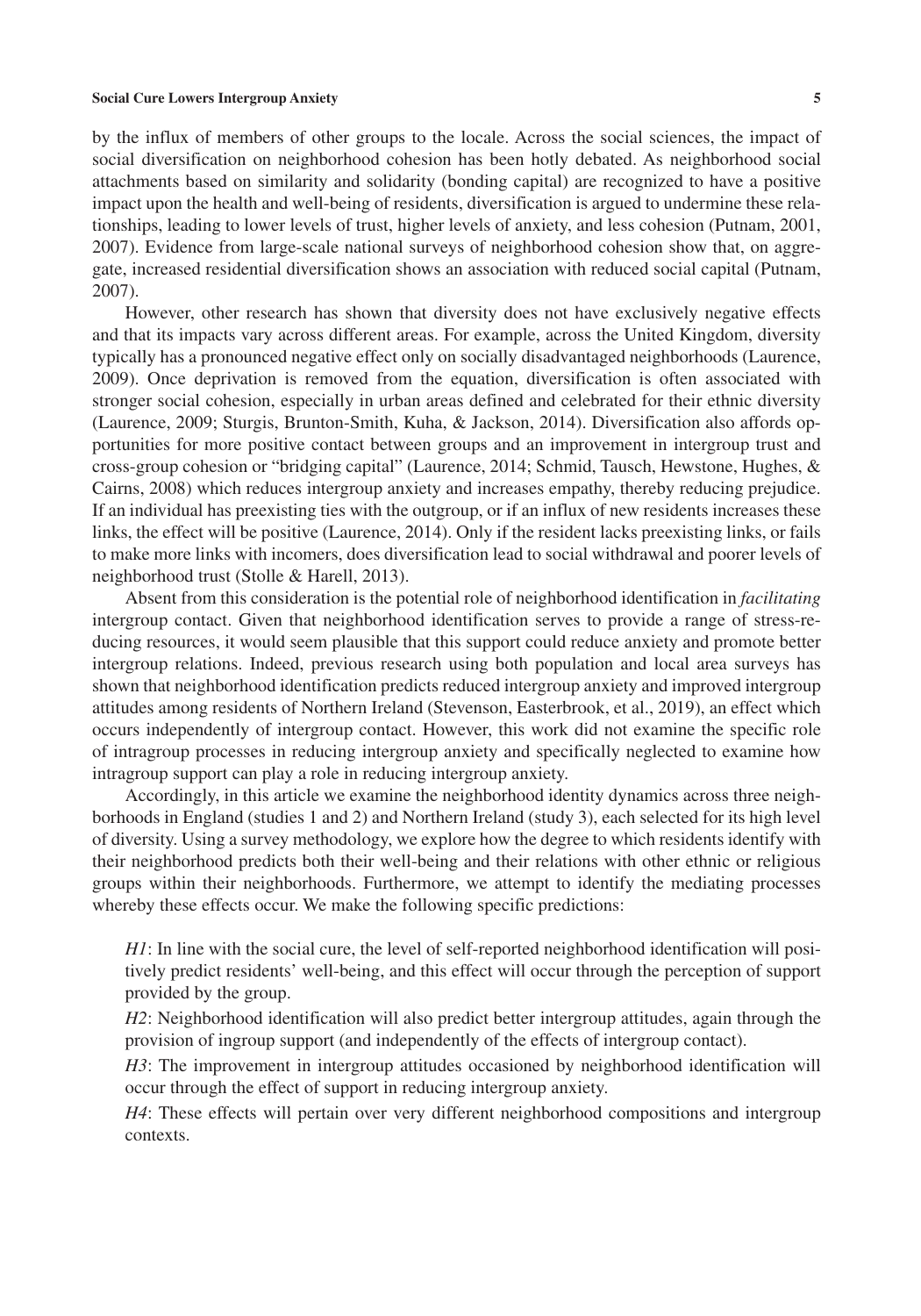#### *Overview of the Current Studies*

The general purpose of this research was to examine the mechanisms that could explain the relationships between neighborhood identification and well-being and feelings toward outgroups. We conducted three studies in neighborhoods with variously mixed populations, which have a well-established history and reputation for diversity, to examine the role of neighborhood support and outgroup anxiety. Specifically, in study 1 a preliminary model was tested in Beeston area in Nottingham (United Kingdom), examining the mediating role of neighborhood support in the relationships between neighborhood identification, well-being, and feelings of ethnic majority members toward an outgroup (ethnic minorities). This was to clearly establish the basic finding that the same social cure processes underpinning the health benefits of neighborhood identification are also responsible for better attitudes towards outgroup members.

In study 2, a second model was tested in the St Ann's area of Nottingham (United Kingdom), in order to examine the specific role of intergroup anxiety in this process. Here we tested a serial mediation of both neighborhood support and outgroup anxiety in the relations between neighborhood identification, well-being, and feeling of ethnic majority members toward an outgroup (again ethnic minorities). In this model, it was hypothesized that neighborhood identification could predict neighborhood support, that neighborhood support could predict outgroup anxiety, and that outgroup anxiety could predict both well-being and positive feeling toward outgroups.

Finally, in study 3 the model defined in study 2 was tested again a different neighborhood context (Upper Ormeau Road, Belfast). Here we wished to determine if the model would hold for different types of identities in the context of more adversarial intergroup relations (Catholics and Protestants in Northern Ireland). Ethical approval for all studies was granted by the first authors' institution.

Despite their different locations and histories, the three neighborhoods are diverse in terms of ethnic (study 1 and 2) or religious (study 3) groups and are well recognized within their locales for this diversity. Our aim, therefore, is to investigate links between social cure processes and intergroup anxiety within different neighborhoods in which diversity is likely to be normative.

#### **STUDY 1**

#### **Beeston, Nottingham**

Beeston is a neighborhood area of 37,000 inhabitants situated 3.4 miles southwest of Nottingham's city center. Beeston is a relatively affluent area, with the majority of its postcodes falling within the lowest four deciles of deprivation on the English Indices of Multiple Deprivation (IMD). The most notable feature of Beeston is that it is home to the campus of the University of Nottingham and shares many of the characteristics of other "university towns," having a large student population, many amenities, and a well-developed transport infrastructure. The university influence is reflected in the ethnic and national diversity of the local population, with 28.8% being foreign born. Given its diverse population, Beeston presents a good starting point for considering the relationship between neighborhood identification, neighborhood cohesion, and attitudes towards ethnic minorities.

#### *Method*

#### *Participants*

Three hundred and ten participants (39% female; age range =  $18-70$ ,  $M_{\text{age}} = 41.46$ ,  $SD_{\text{age}} = 15.51$ ) who reported belonging to the white British ethnic group took part at the study (Table 1). We noted marital status due to the known association between living alone and social isolation (e.g., Cornwell & Waite, 2009): 70 participants (23%) never married or never registered a same-sex civil partnership,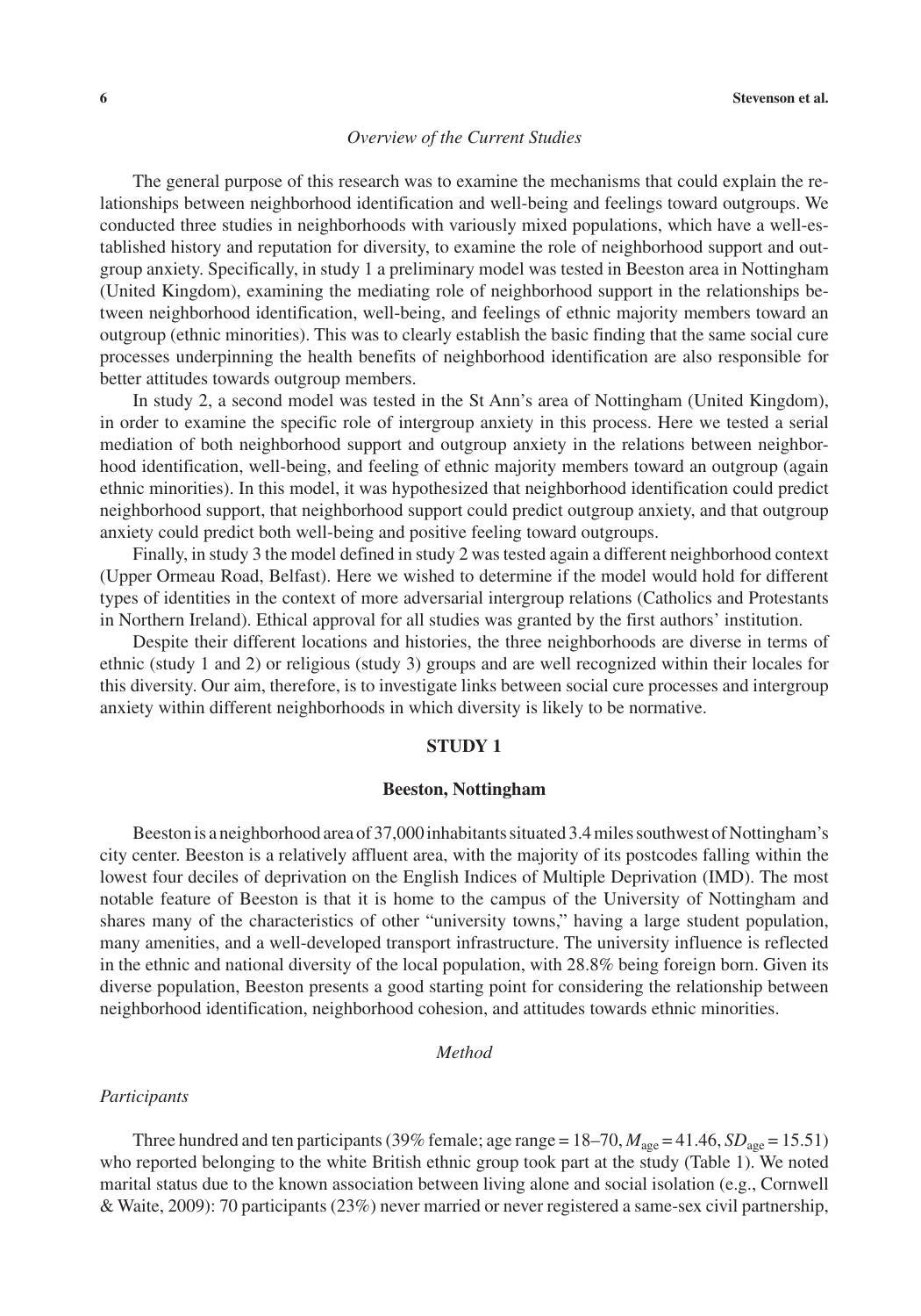|                                                                  | Study 1   |               | Study 2    |               |             | Study 3       |
|------------------------------------------------------------------|-----------|---------------|------------|---------------|-------------|---------------|
|                                                                  | $N(\%)$   | M(SD)         | $N(\%)$    | M(SD)         | $N(\%)$     | M(SD)         |
| Gender                                                           |           |               |            |               |             |               |
| Male                                                             | 120 (39%) |               | 49 (47%)   |               | 95 (46%)    |               |
| Female                                                           | 185 (60%) |               | 51 (52%)   |               | 111 (54%)   |               |
| Other (or prefer not to say)                                     | 5(1%)     |               | 1(1%)      |               |             |               |
| Age                                                              |           | 41.46 (15.51) |            | 42.25 (14.78) |             | 44.70 (14.50) |
| Relationship status                                              |           |               |            |               |             |               |
| Never married or never                                           | 70(23%)   |               | 60 (58%)   |               | 100(48%)    |               |
| registered a same-sex civil<br>partnership                       |           |               |            |               |             |               |
| Married/in a same-sex civil<br>partnership                       | 125 (40%) |               | 21 (20%)   |               | 80 (39%)    |               |
| Separated, but still legally mar-                                |           |               | 3(3%)      |               | 14(7%)      |               |
| ried/in a civil partnership                                      |           |               |            |               |             |               |
| Divorced/civil partnership                                       | 15(5%)    |               | $17(16\%)$ |               | 6(3%)       |               |
| legally dissolved                                                |           |               |            |               |             |               |
| Widowed                                                          | 2(1%)     |               | 3(3%)      |               | 6(3%)       |               |
| Long-term relationship (but not<br>a marriage/civil partnership) | 80 (26%)  |               |            |               |             |               |
| Other (or not answered)                                          | 18 (5%)   |               |            |               |             |               |
| Length of residence in the area                                  |           | 15.39 (14.73) |            | 12.83 (12.94) |             | 16.62 (16.77) |
| Employment                                                       |           |               |            |               |             |               |
| Employed full time                                               | 148 (48%) |               | 57 (55%)   |               | $123(60\%)$ |               |
| Employed part time                                               | 45 (15%)  |               | 12 (12%)   |               | 18 (9%)     |               |
| Self-employed or freelance                                       | 20(6%)    |               | 4(4%)      |               | 14 $(7%)$   |               |
| Unemployed looking for work                                      | 6(2%)     |               | 3(3%)      |               | 7(3%)       |               |
| Unemployed not looking for                                       | 7(2%)     |               | 5(5%)      |               | 5(2%)       |               |
| work                                                             |           |               |            |               |             |               |
| Retired                                                          | 45 (15%)  |               | $10(10\%)$ |               | 27(13%)     |               |
| Student                                                          | 26 (8%)   |               | 8(8%)      |               | 7(3%)       |               |
| Other                                                            | 13(4%)    |               | 5(5%)      |               | 5(2%)       |               |

**Table 1.** Participant Characteristics for Studies 1–3

125 (40%) "married/in a same-sex civil partnership,"  $2(1\%)$  "widowed," 80 (26%) "in a long term relationship (but not a marriage/civil partnership)," 15 (5%) "divorced," and 18 (6%) "other" or did not answer. Sixty-two percent were in employment, and 86% had an undergraduate degree or higher as their highest educational qualification.

#### *Procedure*

All residents of the Beeston area in Nottingham were sent an invitation to take part in this research by mail. The letter contained a written explanation of the study and a web link to complete the online survey. Participants who were interested in participating provided their informed consent online. At the end of the questionnaire, participants were offered the opportunity to take part in a prize draw for £500 in vouchers.

#### *Measures*

Demographic questions and the following measures were included in an online questionnaire. To measure neighborhood identification, we adapted the four-item measure of identification by Doosje, Ellemers, and Spears (1995; see Stevenson, Easterbrook, et al., 2019) to ask participants how they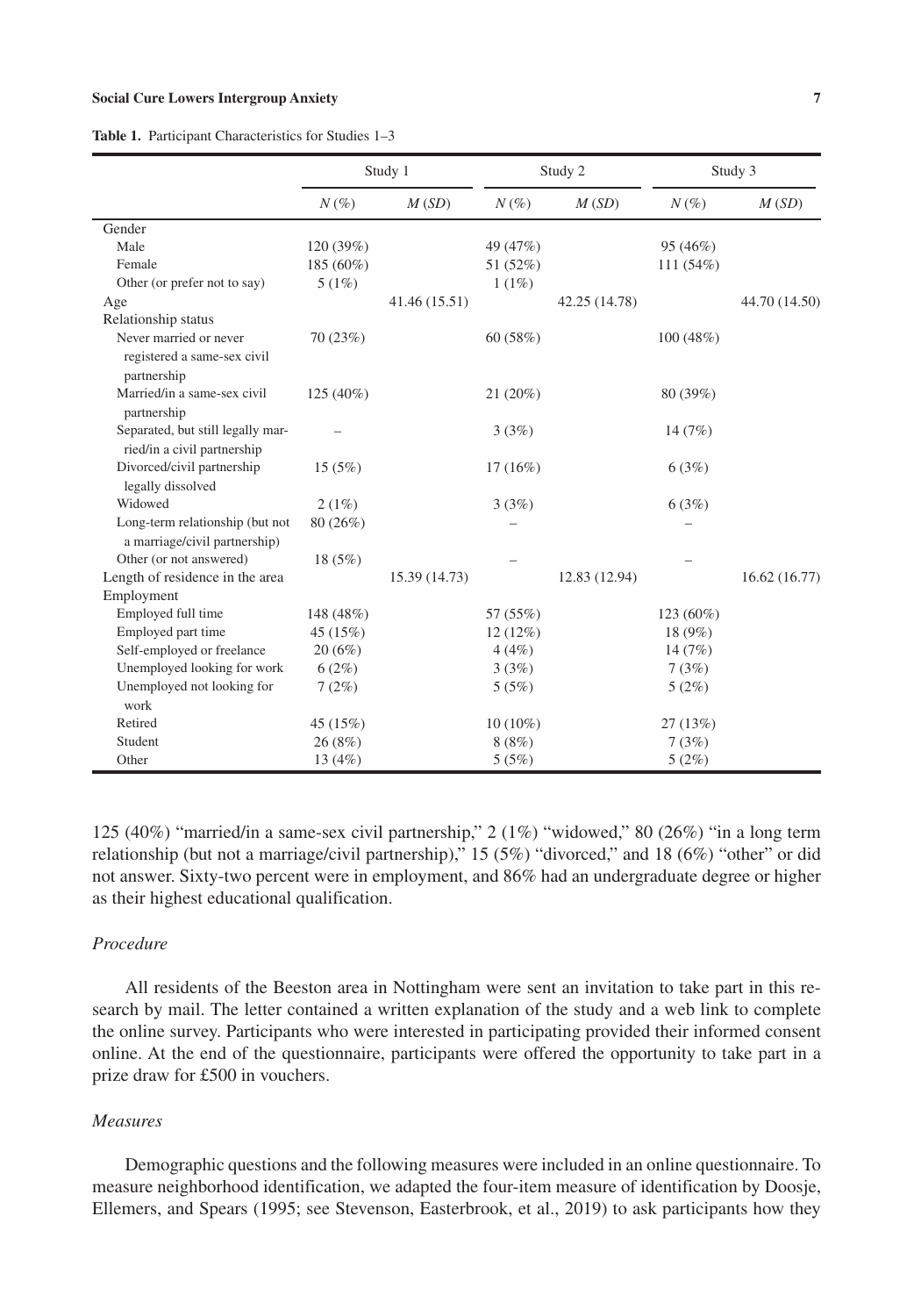|                                | M     | SD    |          |          |            |
|--------------------------------|-------|-------|----------|----------|------------|
| 1. Neighborhood identification | 3.31  | .83   |          |          |            |
| 2. Neighborhood support        | 2.56  | 1.03  | $.54***$ |          |            |
| 3. Well-being                  | 3.97  | 1.03  | $.32***$ | $.27***$ |            |
| 4. Positivity toward ethnic    | 71.80 | 22.46 | $.25***$ | $.29***$ | $.20^{**}$ |
| minorities                     |       |       |          |          |            |

**Table 2.** Descriptive Statistics and Correlations for Study 1 (*N* = 310)

Note. Correlation significance (two tailed) =  $\degree$  p < .05.  $\degree$  p < .01.

saw themselves in relation to "your local community in the Beeston area" (e.g., "I see myself as a member of my local community,"  $\alpha = .91$ ), with a 5-point Likert scale from 1 (*strongly disagree*) to 5 (*strongly agree*). The items of this scale were averaged with a high score that represent higher neighborhood identification. We measured neighborhood support using an adapted version of the four-item measure by Haslam et al. (2005; see Stevenson, Easterbrook, et al., 2019) (e.g., "Do you get the help you need from other people in your local community?,"  $\alpha$  = .92), with a 5-point Likert scale from 1 (*Not at all*) to 5 (*Completely*). The items of this scale were averaged with a high score representing higher neighborhood support. We measured well-being using the WHO5 Well-Being Index (Topp, Østergaard, & Søndergaard, 2015) (e.g., "I have felt calm and relaxed," *α* = .88), with a 6-point Likert scale from 0 (*at no time*) to 5 (*all of the time*). The items of this scale were averaged with a high score that represent higher well-being. We measured positivity towards the outgroup using a feeling thermometer (Turner et al., 2008) ranging 0 to 100 with the label "How do you feel about the Ethnic minority residents living in your local area?," the value reported by the participants was directly used as total score, with a high score that represent more positive attitudes towards the Ethnic minority.

#### *Results*

Descriptive statistics and zero-order correlations are displayed in Table 2. As we expected, all the variables were significantly and positively correlated.

We aimed to specify a theoretically informed yet parsimonious model that fitted the data well, and the "lavaan" package of R was used. To achieve this, we followed common practice (Pedhazur, 1997) and first specified a saturated model before respecifying the model by fixing all nonsignificant paths to zero and inspecting the modification indices to investigate whether the fit of the model could be improved by including any additional paths. To account for multivariate nonnormality of the data, we used maximum-likelihood estimation with bootstrapped estimates using 10,000 resamples. The saturated model specified the following paths: from neighborhood identification to neighborhood support, well-being, and positive feeling towards the outgroup; from neighborhood support to well-being and positive feeling towards the outgroup; and a covariance between well-being and positive feeling towards the outgroup.<sup>1</sup> The modification indices did not suggest the fit would be improved by adding any paths, so the final model specified paths from neighborhood identification to neighborhood support and well-being, from neighborhood support to well-being and feelings toward the outgroup, and included a covariance between well-being and positivity towards the outgroup. The

<sup>&</sup>lt;sup>1</sup>To investigate whether our theoretical saturated model was a better fit to the data than an alternative model in which the relationships were reversed (so that well-being and positivity towards the outgroup predicts perceived community support, which in turn predicts community identification), we compared the AIC fit statistics of the two models. Lower AICs indicate a better-fitting model. The value for this reversed model was  $AIC = 5201.41$ , whereas the value for our theoretical model was AIC = 4441.20, indicating our theoretical model fit the data better than this alternative model.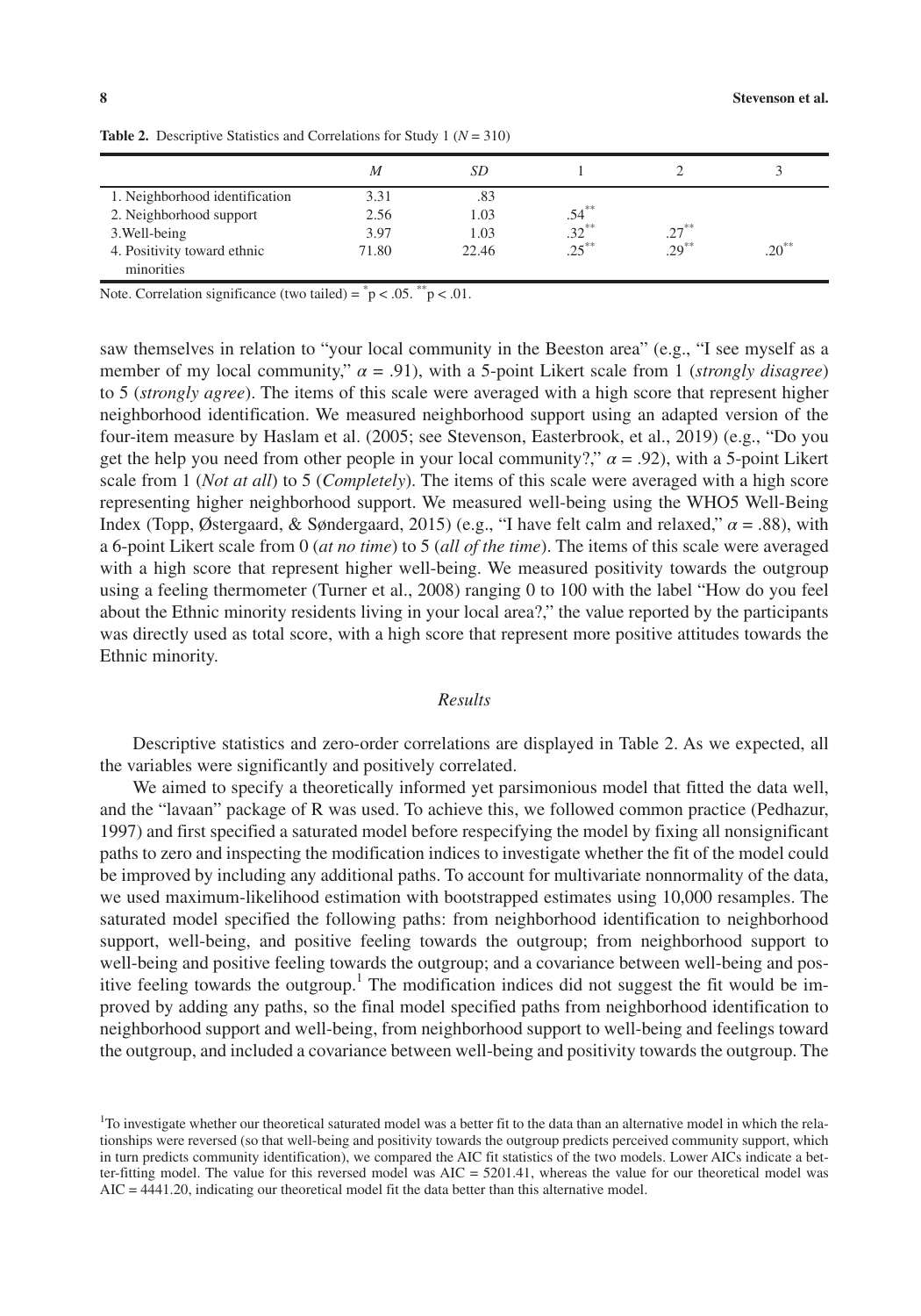

**Figure 1.** Model showing the significant paths with standardized estimates from the results of the path analyses of study 1 data  $(N = 310)$ .

final model was an acceptable fit to the data  $\chi^2(1) = 4.37$ ;  $p = .036$ , CFI = .98, GFI = 1.00, RMSEA = .10  $(95\% \text{ CI} = .00, .23)$ , SRMR =  $.03$ .

The results<sup>2</sup> of the model, shown in Figure 1, indicate that neighborhood identification positively predicted neighborhood support ( $b = .67, 95\%$  CIs [.54; .80],  $\beta = .54$ ,  $p < .001$ ) and well-being (*b* = .28, 95% CIs [.10; .46], *β* = .23, *p* = .002). Neighborhood support, in turn, predicted well-being (*b* = .15, 95% CIs [.01; .28], *β* = .15, *p* = .030) and positivity towards the outgroup (*b* = 6.36, 95% CIs  $[3.91; 8.76]$ ,  $\beta = .29$ ,  $p < .001$ ). Crucially, there was an indirect effect from neighborhood identification to well-being via neighborhood support (indirect  $= .10, [.01, .19]$ , standardized  $= .080$ ,  $p = .032$ ) and from neighborhood identification to positivity towards the outgroup via neighborhood support (indirect = 4.25, 95% CIs [2.56; 6.11], standardized = .16, *p* < .001).

Our initial study therefore replicated previous work showing an association between neighborhood identification and well-being, mediated by intragroup support. In addition, it illustrates how these same processes are associated with more positivity towards this outgroup, such that the support gained from identifying with one's neighborhood predicted less antipathy towards the outgroup. However, the study has yet to establish that this reduction in prejudice is associated with the role of neighborhood support upon intergroup anxiety, which constitutes the focus of study 2.

#### **STUDY 2**

#### **St Ann's, Nottingham**

#### *Method*

St Ann's in central Nottingham is a marginalized, deprived urban community of around 19,000 individuals. The area has featured in several classic and recent sociological studies of deprivation in England (e.g., McKenzie, 2015) and has high levels of unemployment and crime. Its postcodes fall within the top 40% of deprived areas on the English IMD with many falling within the top 10%. St Ann's has had a long history of inward migration with waves of Irish, Afro-Caribbean, Asian, and Eastern European migrants. In terms of ethnicity, only 49.6% of the population are white British, with substantial proportions of Asian (15.7%), black (13.9%), non-British white (9.6%), and mixed ethnic (9.8%) groups. Accordingly, it provides a second, complementary site for the investigation of the relationship between neighborhood identification, support, intergroup anxiety, and outgroup attitudes.

 $2b$  represents unstandardized coefficient, and  $β$  represents standardized coefficient.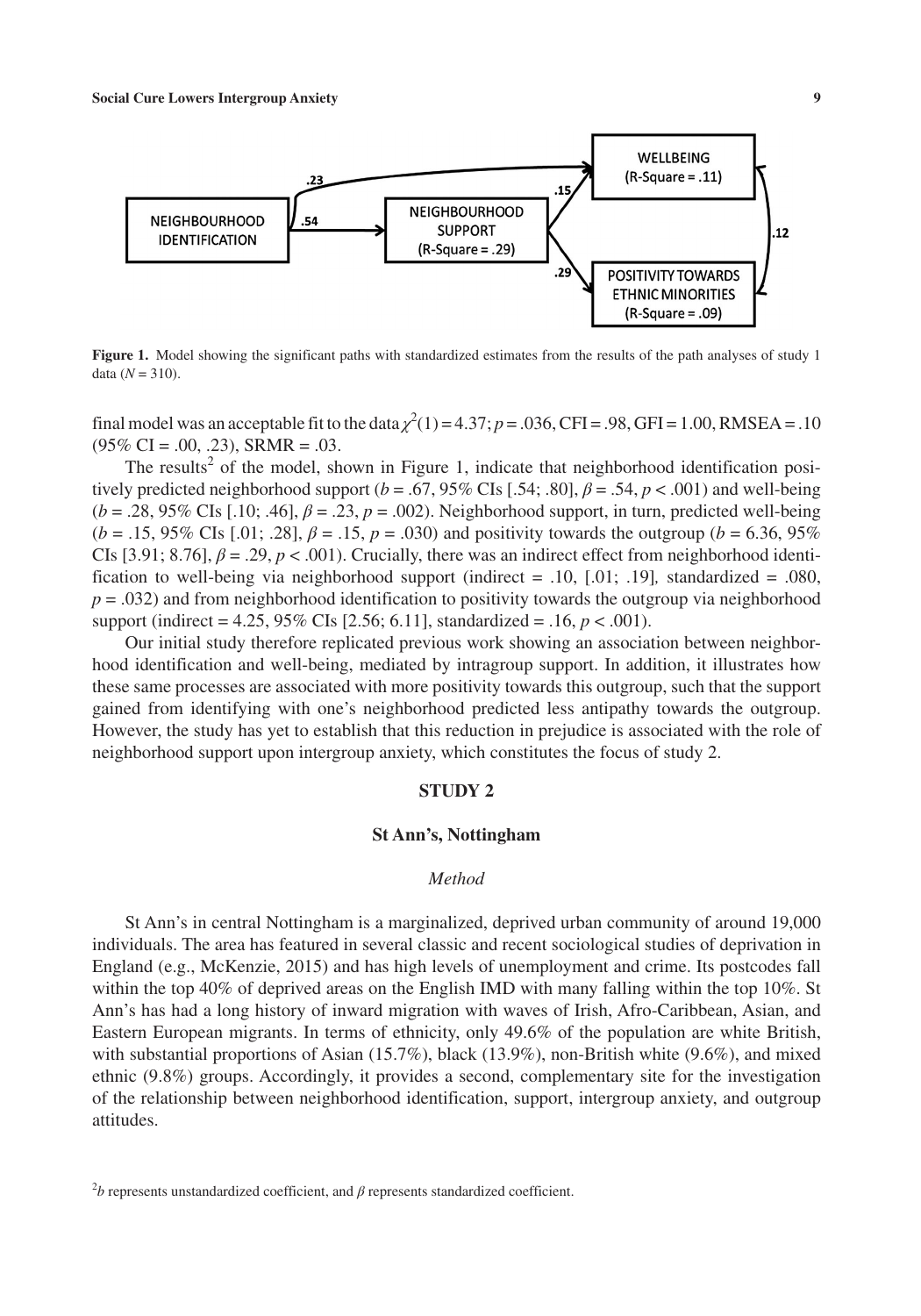#### *Participants*

Ninety-four participants (48% female, age range:  $19-77$  years,  $M_{\text{age}} = 43$ ,  $SD_{\text{age}} = 14.6$ ) who reported belonging to the white ethnic group took part in the study (Table 1). Fifty-three participants (56%) "never married or never registered a same-sex civil partnership"; 20 participants (21%) "married or in a same-sex civil partnership"; 15 participants (16%) "divorced or in a civil partnership that has been legally dissolved"; three participants (3%) were separated, but still legally married or in a civil partnership; and three participants (3%) were widowed. The majority of the sample had an undergraduate degree or higher (43%) and were in employment (55%).

#### *Procedure*

We used an identical procedure to study 1, with a link to the online survey distributed by post to all addresses in the St Ann's area of Nottingham.

#### *Measures*

We measured neighborhood identification with an adapted version of the Single Item Identification Measure (Postmes, Haslam, & Jans,2013), which read "I identify with the community in the [local] area"), with a 7-point Likert scale from 1 (*do not agree at all*) to 7 (*agree completely*), and with a high score that represent higher neighborhood identification. We used the same measures of neighborhood support ( $\alpha$  = .94), well-being ( $\alpha$  = .90), and positivity towards the outgroup as we did in study 1. In addition, we employed an adapted version of the intergroup anxiety scale used widely across previous surveys in contact research (e.g., Turner et al., 2008). Using a 7-point scale, respondents indicated the extent to which they would feel the following emotions if they were the only member of their ethnic group in an interaction with people from "other ethnic groups": "comfortable," "nervous," "anxious," "at ease," "safe," and "awkward." The items in this scale were reversed where necessary and the mean computed so that higher scores indicate greater anxiety. The scale showed high reliability ( $\alpha$  = .93). Finally, four items measured the quantity and quality of contact with ethnic minorities. These indicators were modified from previous contact research (Tam et al., 2007; Voci & Hewstone, 2003). Respondents indicated the quantity of their contact on two 5-point Likert scales with response options from "never" to "very often" and the quality of their contact on two 7-point scales from unpleasant to pleasant, and from negative to positive. Following previous usage of these scales, their summed totals were multiplied to create a weighted product variable of outgroup contact and missing cases were excluded from the analysis.

#### *Results*

Descriptive statistics and zero-order correlations are displayed in Table 3. We followed the same analytic strategy as we did in study 1 and began by specifying a saturated path model using maximum-likelihood estimation with bootstrapped estimates using 10,000 resamples. This model specified the following paths: from neighborhood identification to neighborhood support, outgroup anxiety, well-being, and positive feeling towards the outgroup; from contact with the outgroup to neighborhood support, outgroup anxiety, well-being, and positive feeling towards the outgroup; from neighborhood support to outgroup anxiety, well-being, and positive feeling towards the outgroup; from outgroup anxiety to well-being and positivity towards the outgroup; and a covariance between neighborhood identification and contact with the outgroup, and a covariance between well-being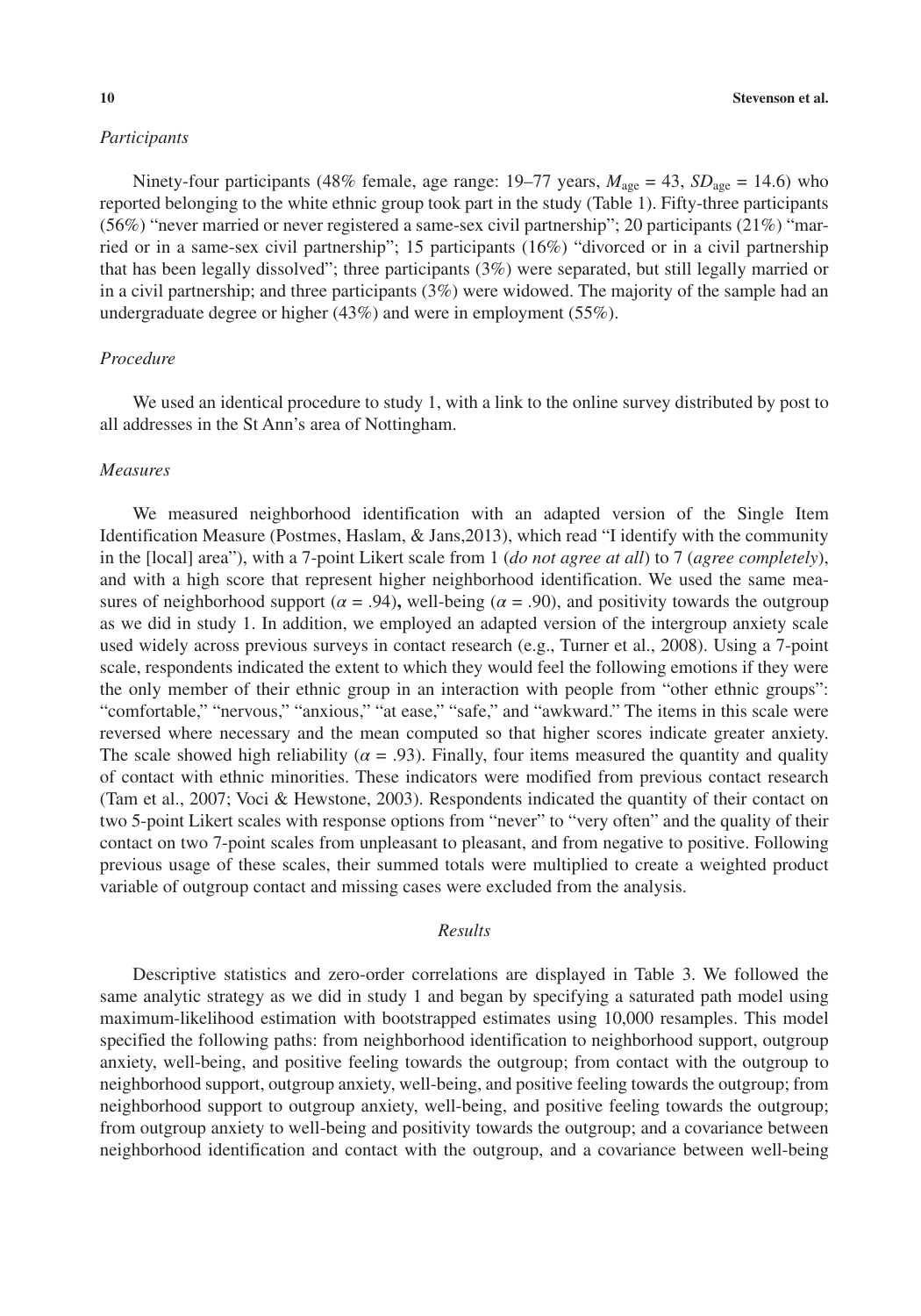|                              | M     | SD    |           |                    | 3         | 4                    |               |
|------------------------------|-------|-------|-----------|--------------------|-----------|----------------------|---------------|
| 1. Neighborhood              | 3.85  | 1.70  |           |                    |           |                      |               |
| identification               |       |       |           |                    |           |                      |               |
| 2. Contact with outgroup     | 57.85 | 36.92 | $.27***$  |                    |           |                      |               |
| 3. Neighborhood support      | 3.10  | 1.73  | $.65***$  | $.24$ <sup>*</sup> |           |                      |               |
| 4. Intergroup anxiety        | 3.11  | 1.62  | $-.38***$ | $-.34***$          | $-.39***$ |                      |               |
| 5. Well-being                | 3.93  | 1.21  | $.24*$    | .13                | $.35***$  | $-.28$ <sup>**</sup> |               |
| 6. Positivity towards ethnic | 64.14 | 25.13 | $.39***$  | $.26^*$            | $.35***$  | $-.48***$            | $.20^{\circ}$ |
| minorities                   |       |       |           |                    |           |                      |               |

**Table 3.** Descriptive Statistics and Correlations for Study 2 ( $N = 94$ )

Note. Correlation significance (two tailed) =  $\degree$  p < .05.  $\degree$  p < .01.

and positive feeling towards the outgroup. We then respecified the model by fixing all nonsignificant paths to zero and then examined the modification indices to investigate whether adding any paths to the model would improve the fit of the model to the data. The modification indices suggested adding paths from neighborhood support to outgroup anxiety and from neighborhood identification to positive feelings towards the outgroup. The final model therefore specified the following paths: from neighborhood identification to neighborhood support and positive feeling towards the outgroup, from contact with the outgroup to outgroup anxiety, from neighborhood support to outgroup anxiety and to well-being, and from outgroup anxiety to positive feeling towards the outgroup. This final model, shown in Figure 2, had a good fit to the data  $\chi^2(8) = 6.66$ ;  $p = .57$ , CFI = 1.00, GFI = .98, RMSEA =  $.00$  (95% CI =  $.00$ ,  $.13$ ), SRMR =  $.05$ .

The results of the model, shown in Figure 2, indicate that neighborhood identification positively predicted neighborhood support ( $b = .66, 95\%$  CIs [.53; .78],  $\beta = .65$ ,  $p < .001$ ) and positivity towards the outgroup (*b* = 3.64, 95% CIs [1.03; 6.16], *β* = .25, *p* = .005). Contact with the outgroup negatively predicted outgroup anxiety (*b* = −.01, 95% CIs [−.02; −.01], *β* = −.27, *p* = .001). Neighborhood support positively predicted well-being ( $b = .24$ , 95% CIs [.10; .38],  $\beta = .35$ ,  $p = .001$ ) and negatively predict outgroup anxiety (*b* = −.30, 95% CIs [−.48; −.12], *β* = −.32, *p* = .001). Outgroup anxiety negatively predicted positivity towards the outgroup ( $b = -5.99$ , 95% CIs [-9.19; -2.72],  $\beta = -39$ ,  $p < .001$ ). There were indirect effects from neighborhood identification to well-being via neighborhood support (indirect = .16, 95% CIs [.07; .26], standardized = .23, *p* = .001), from neighborhood identification to positivity towards the outgroup via neighborhood support and outgroup anxiety (indirect = 1.19, 95% CIs [.31; 2.49, standardized = .08,  $p = .03$ ), from neighborhood identification to outgroup anxiety via neighborhood support (indirect = −.20, 95% CIs [−.32; −.08], standardized =  $-0.21$ , *p* = .001), and from contact with the outgroup to positivity towards the outgroup via outgroup anxiety (indirect = .07, 95% CIs [.02; .14], standardized = .10,  $p = .02$ ).

Our second study therefore replicates the first in that neighborhood identification and the support from neighbors are associated with both well-being and positive feelings towards outgroups. In addition, we show that these effects are mediated through associated reductions in intergroup anxiety (and occur separately to the anxiety-reducing effects of intergroup contact). In line with our theoretical predictions then, intragroup support appears to provide residents with resilience to the stress occasioned by intergroup encounters and is associated with positive intergroup attitudes. Moreover, there appears to be a direct effect of neighborhood identification upon positivity towards the outgroup which bears further consideration. However, once more we need to determine whether these effects are contingent upon the locale of Nottingham, the specific set of intergroup relations examined here, or whether this might reflect a more generic dynamic of residential mixing. In study 3, we therefore turn to the religious division of Northern Ireland to examine if this pattern holds within a postconflict situation.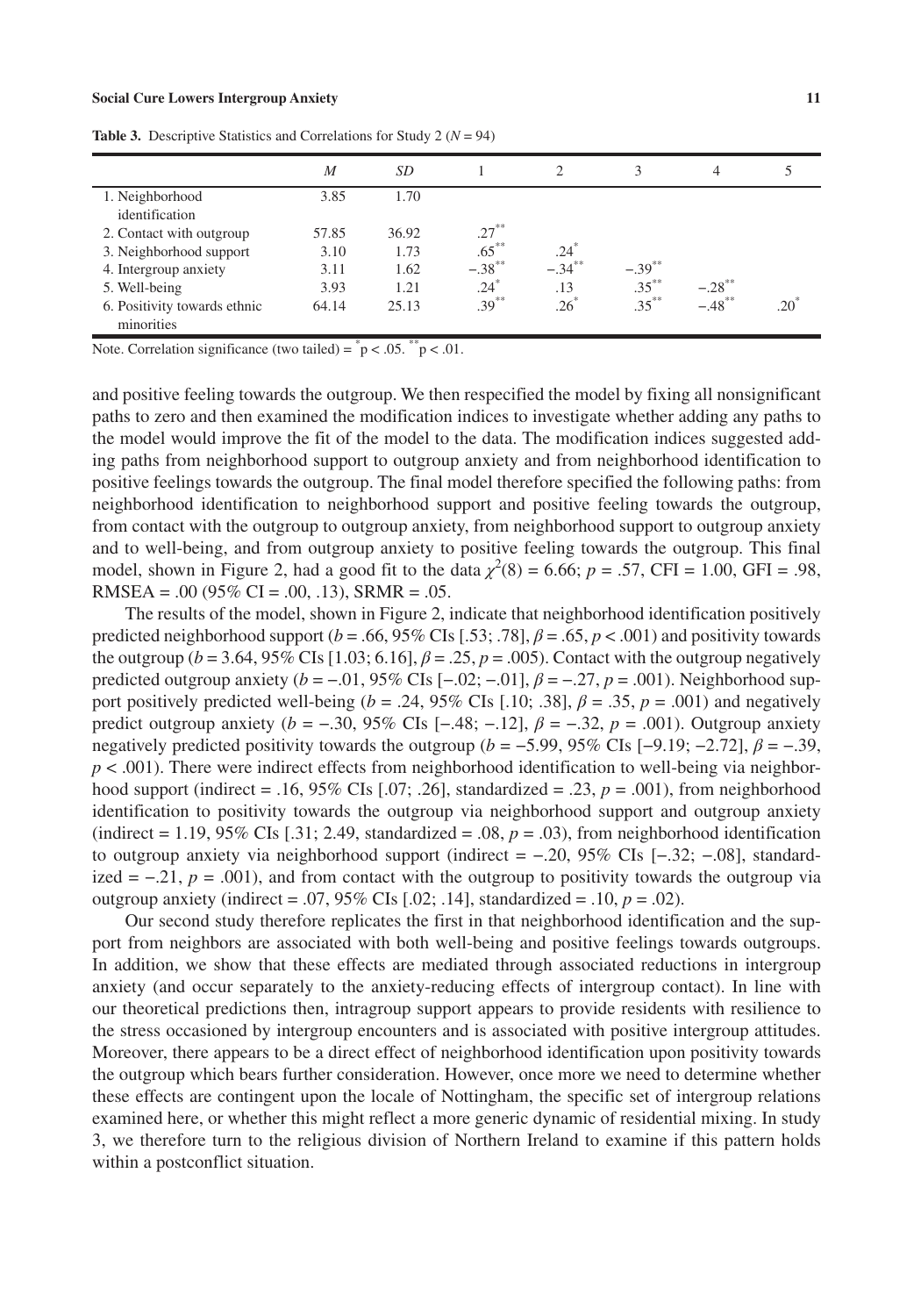

**Figure 2.** Model showing the significant paths with standardized estimates from the path analyses of study 2 data ( $N = 94$ ).

#### **STUDY 3**

#### **Upper Ormeau Road, Belfast**

The Upper Ormeau Road area of South Belfast is an area of around 10,000 inhabitants located near to the student area of Queen's University Belfast. It is an area comprising large social-housing developments as well as affluent suburbs, but it is characterized by good amenities and is well served by the local transport system. Historically, the Ormeau Road has been divided into the Catholic Lower Ormeau Road and the Protestant Upper Ormeau Road areas, and during the 1990s, the bridge dividing the two formed a flashpoint for confrontations between Protestant Orange Order Marchers and local Catholic protestors. Since that era, the Upper Ormeau Road area has become increasingly diverse, developing a reputation for being a shared community between Catholics and Protestants. As such it forms an ideal location for our third investigation of the relationship between neighborhood identification, neighborhood support, and intergroup anxiety, this time examining a different form of intergroup attitudes: those towards religious outgroups.

#### *Method*

#### *Participants*

Two hundred and six participants (54% Female, Age 22–84,  $M_{\text{age}} = 44.42$ ,  $SD_{\text{age}} = 14.49$ ) took part in the study (Table 1). Sixty-nine percent of the sample were brought up as Roman Catholics and 31% as Protestants. One hundred participants (48%) were never married or never registered a same-sex civil partnership, 80 participants (39%) were married or in a same-sex civil partnership, 14 participants (7%) separated, but still legally married/in a civil partnership, six participants (3%) were divorced or civil partnership has been legally dissolved, and other six participants were widowed (3%). Sixty percent were in employment, and 65% had an undergraduate degree or higher.

#### *Procedure*

We used the same procedure as we did in study 2, with a link to the online survey distributed by post to all addresses in the Upper Ormeau Road area of Belfast, Northern Ireland.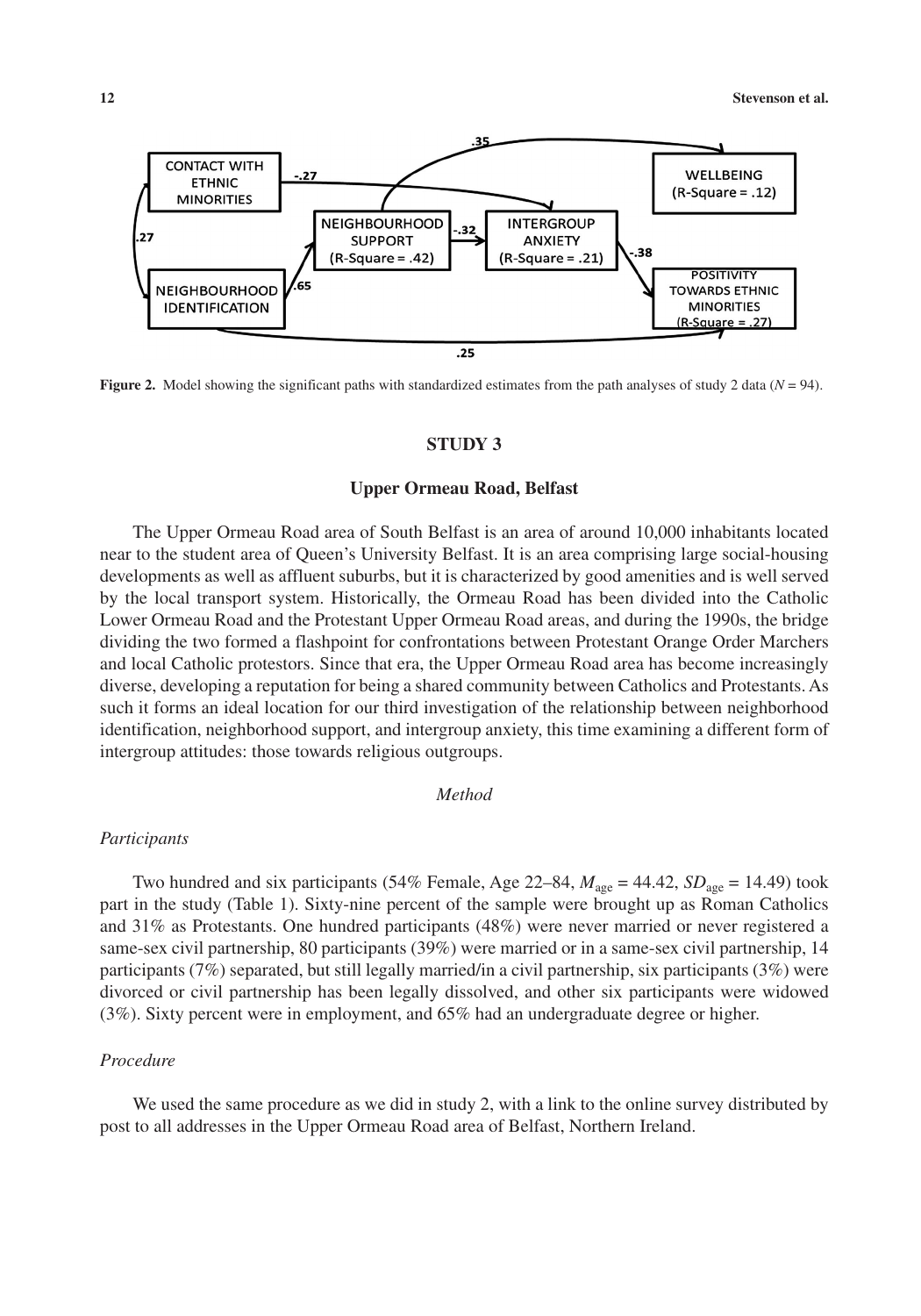|                                | M     | SD    | $\alpha$ |          |          | 3         | 4         |  |
|--------------------------------|-------|-------|----------|----------|----------|-----------|-----------|--|
| 1. Neighborhood identification | 4.89  | 1.70  |          |          |          |           |           |  |
| 2. Contact with outgroup       | 71.61 | 41.88 |          | $.27***$ |          |           |           |  |
| 3. Neighborhood support        | 4.24  | 1.54  | .98      | $.60***$ | $.36***$ |           |           |  |
| 4. Intergroup anxiety          | 2.61  | 1.32  | .87      | $-.12$   | $-.13$   | $-.25***$ |           |  |
| 5. Well-being                  | 4.41  | 1.05  | .87      | $.22***$ | .04      | $.22***$  | $-.10$    |  |
| 6. Positivity toward religious | 74.19 | 24.69 |          | $.28***$ | $.49***$ | $.28***$  | $-.41***$ |  |
| outgroup                       |       |       |          |          |          |           |           |  |

**Table 4.** Descriptive Statistics and Correlations for Study 3 (*N* = 206)

Note. Correlation significance (two tailed) =  $\degree$  p < .05.  $\degree$  p < .01.

#### *Measures*

We included the same measures of neighborhood identification, neighborhood support (*α* = .98), intergroup anxiety ( $\alpha = .87$ ), and well-being ( $\alpha = .87$ ) as we did in study 2, but we adapted the measure of positivity towards the outgroup to refer to religious outgroup residents in the local area, with a high score that represent more positive attitudes.

#### *Results*

Descriptive statistics and zero-order correlations are displayed in Table 4. We followed the same analytic strategy as we did for studies 1 and 2 and first specified a saturated path model using maximum-likelihood estimation with bootstrapped estimates using 10,000 resamples. This model specified the following paths: from neighborhood identification to neighborhood support, outgroup anxiety, well-being, and positive feeling towards the outgroup; from contact with outgroup to neighborhood support, outgroup anxiety, well-being, and positive feeling towards the outgroup; from neighborhood support to outgroup anxiety, well-being, and positive feeling towards the outgroup; from outgroup anxiety to well-being and positivity towards the outgroup; and a covariance between neighborhood identification and contact with outgroup, and a covariance between well-being and positive feeling towards the outgroup. We then respecified the model by fixing all nonsignificant paths to zero and then examined the modification indices to investigate whether adding any additional paths would increase the fit of the model to the data. The modification indices suggested adding a path from neighborhood identification to well-being, so the final model specified the following paths: from neighborhood identification to neighborhood support and well-being, from contact with outgroup to neighborhood support, and positive feeling towards the outgroup, from neighborhood support to outgroup anxiety, and from outgroup anxiety to positivity towards the outgroup. This final model, shown in Figure 3, had an excellent fit to the data:  $\chi^2(8) = 8.39$ ;  $p = .40$ , CFI = .99, GFI = .99, RMSEA =  $.02$  (95% CI =  $.00$ ,  $.09$ ), SRMR =  $.04$ .

The results of the model, shown in Figure 3, indicate that neighborhood identification positively predicted neighborhood support ( $b = .49$ , 95% CIs [.37; .61],  $\beta = .54$ ,  $p < .001$ ) and well-being  $(b = .12; 95\% \text{ CIs } [.03; .21], \beta = .20, p = .010)$ . Contact with outgroup positively predicted neighborhood support ( $b = .01$ ; 95% CIs [.01; .01],  $\beta = .21$ ,  $p < .001$ ), and positive feeling towards the outgroup ( $b = .26$ ; 95% CIs [.19; .32],  $\beta = .44$ ,  $p < .001$ ). Neighborhood support negatively predicted outgroup anxiety (*b* = −.20, 95% CIs [−.32; −.08], *β* = −.23, *p* = .002). Outgroup anxiety negatively predicted positivity towards the outgroup ( $b = -6.42$ , 95% CIs  $[-8.69; -4.08]$ ,  $\beta = -.35$ ,  $p < .001$ ). There were also indirect effects from neighborhood identification to outgroup anxiety via neighborhood support (indirect = −.10, 95% CIs [−.16; −.04], standardized = −.13, *p* = .003), from neighborhood identification to positivity towards the outgroup via neighborhood support and outgroup anxiety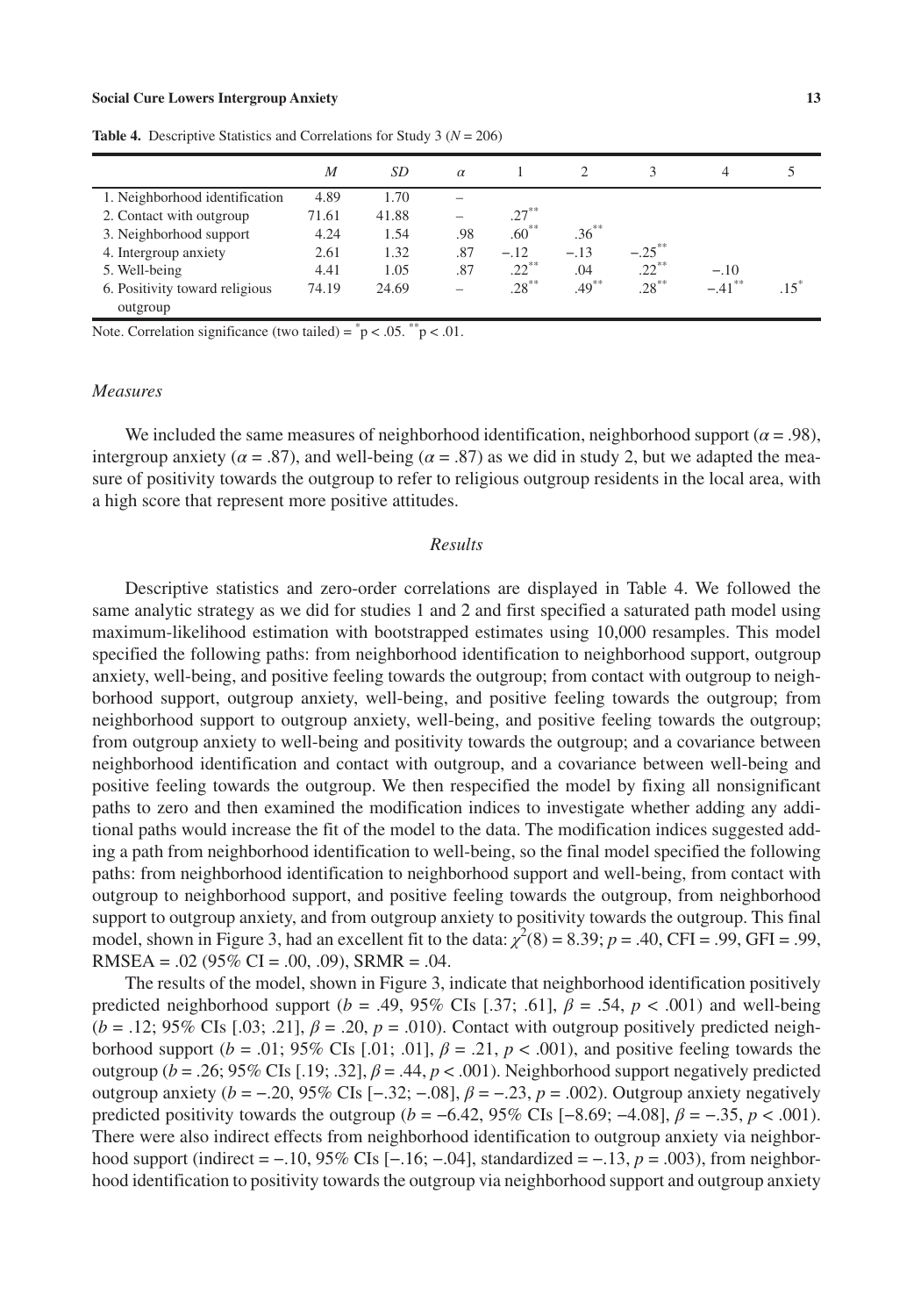

**Figure 3.** Model showing significant paths with standardized estimates from the path analyses of study 3 data (*N* = 206).

(indirect = .63, 95% CIs [.20; 1.17], standardized = .04,  $p = .012$ ), from contact with outgroup to outgroup anxiety via neighborhood support (indirect =  $-0.01$ , 95% CIs [ $-0.01$ ;  $-0.01$ ], standardized =  $-0.05$ ,  $p = .026$ ), from contact with outgroup to positivity towards the outgroup via neighborhood support and outgroup anxiety (indirect = .01,  $95\%$  CIs [.01; .02], standardized = .02,  $p = .042$ ), and from neighborhood support to positivity towards the outgroup via outgroup anxiety (indirect  $= 1.28$ , 95% CIs [.43; 2.28], standardized = .08, *p* = .007). As a further examination of the role of religion, the equality of the model regressions across both religious groups was evaluated. Specifically, we compared the final unconstrained model across religious groups (Roman Catholic and Protestants) with a nested model in which path-regression coefficients of the final model were constrained to be invariant across religious group. The fit indices of the constrained model,  $\chi^2(22) = 35.39$ ,  $p = .04$ , CFI = .94; RMSEA = .08 (90% CI = .02–.12), did not significantly differ from the unconstrained model,  $\chi^2(16) = 28.78$ , *p* = .03, CFI = .95; RMSEA = .09 (90% CI = .03–.14), indicating measurement equivalence across religious groups ( $\Delta \chi^2(6) = 6.61$ , *p* = .36;  $\Delta \text{CFI} < .01$ ).

Once more then, we replicate the basic social-cure relationship between neighborhood identification and support upon well-being and show that this pathway also predicts positivity towards outgroups. In addition, we replicate the finding of the mediating role of intergroup anxiety, such that the increased support from one's neighbors flowing from increased neighborhood identification is associated with intergroup anxiety and positive intergroup affect. This time though we see that contact is associated with increased support, and indeed the indirect effect of contact upon intergroup anxiety occurs via intragroup support. We take from this that mixing may also serve to elicit support from outgroup neighbors. Finally, we note again the direct effect of neighborhood identification on intergroup attitudes separate to that mediated by support and anxiety. All of these effects pertain to religious outgroups brought together by postconflict residential desegregation. As such, this evidences the robust nature of the paradigm across contrasting contexts.

#### *Discussion*

Integrating the analysis of intragroup processes with the understanding of intergroup relations is an important emerging field within social and political psychology (Dovidio, 2013; Stevenson, Easterbrook, et al., 2019) and one which promises to shed light on the ability of group members to deal with the challenges of intergroup contact. The ability of neighborhoods to cope with diversity is one such challenge. While many studies have charted the positive or negative consequences of diversity upon local geographical areas, few have considered neighborhoods as social groups which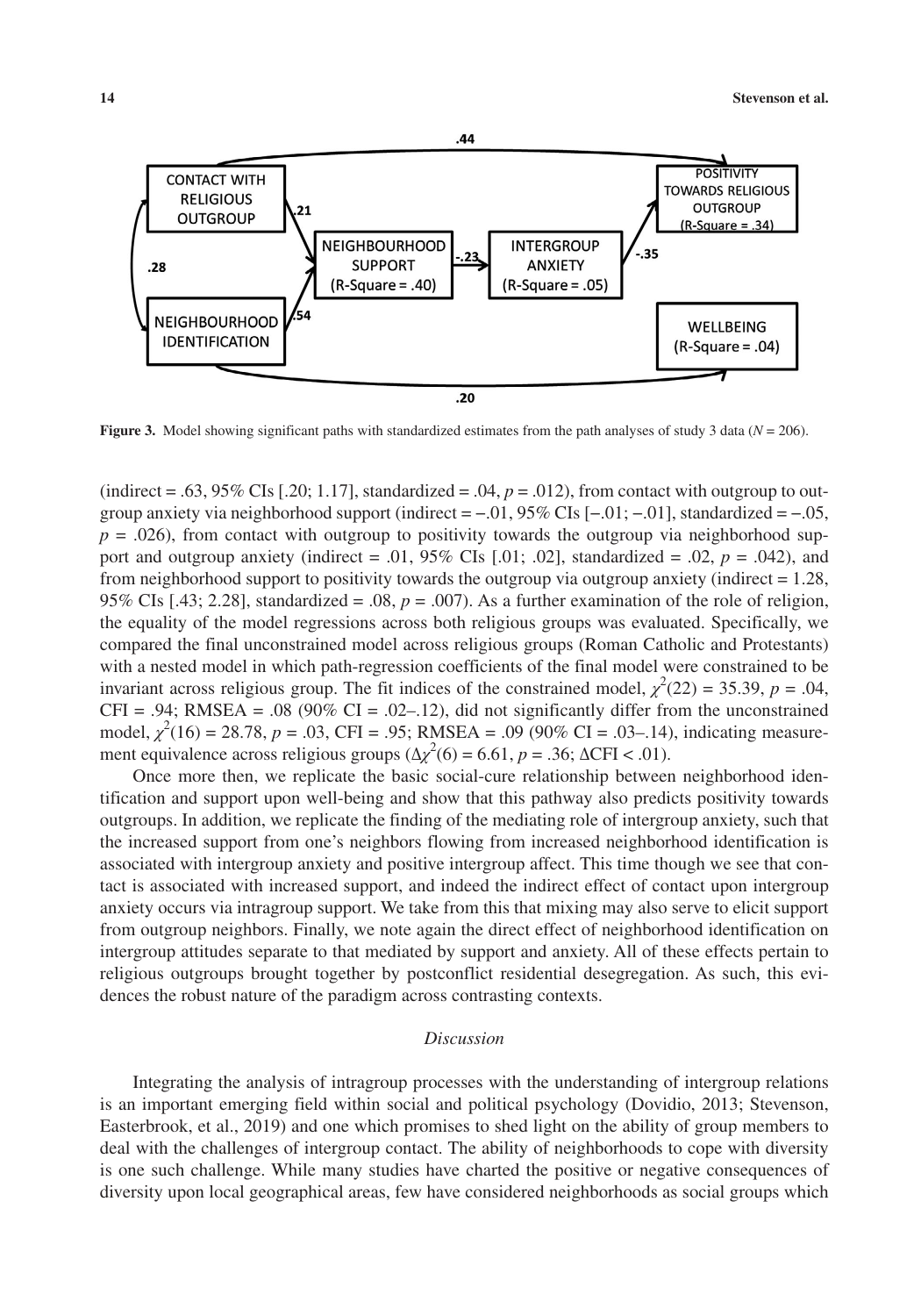actively cope with diversification. The present studies suggest one way of reconceptualizing this issue: to examine how social cure processes within diverse neighborhoods contribute to positive intergroup relations as well as to well-being of their residents. Our results, from across very different neighborhoods in both England and Northern Ireland, suggest a robust relationship between neighborhood identification and intergroup attitudes, mediated by the predicted processes of neighborhood support (studies 1, 2, and 3) and reduced intergroup anxiety (studies 2 and 3).

Our first contribution to the background literature then is to replicate previous studies of social cure processes in neighborhood settings (Fong et al., 2019; Heath et al., 2017; McNamara et al., 2013). Across all three neighborhoods, neighborhood identification predicted self-reported well-being, and this association was mediated through perceived ingroup support from fellow residents. This classic social cure pattern attests to the robust nature of the paradigm, but also to the fundamental importance of neighborhood in everyday life. As we have argued elsewhere (Stevenson, Easterbrook, et al., 2019; Stevenson, McNamara, et al., 2019), neighborhood social cure processes play an important role in providing residents with a sense of identity and resilience to collectively deal with challenges. Our current findings build upon this work to show that this pattern holds across neighborhoods of very different ethno-political and soci-economic compositions.

Our second contribution is to demonstrate a similarly robust relationship between neighborhood identification and outgroup attitudes across this range of diverse neighborhoods. While previous research has shown the relationship between neighborhood identification and attitudes towards religious outgroup members in Northern Ireland (Stevenson, Easterbrook, et al., 2019), this effect is now replicated both within (study 3) and outside of this postconflict environment (studies 1 and 2). Notably the effect is transferable across different outgroups, being applicable to neighborhoods dealing with ethnic diversity within the English neighborhoods in study 1 and 2 as well as religious diversity in study 3. Across all three studies, this effect was mediated by the perception of social support from neighbors, confirming that this outcome is the result of the same social cure processes as are responsible for the well-being effect. Moreover, our work shed further light on the effect of support on positivity towards outgroups through an associated lowering of intergroup anxiety. Thus, while previous research has shown that social cure processes can provide resilience to the negative effects of outgroup discrimination and exclusion (e.g., Crabtree et al., 2010), our research shows that they can also potentially serve to improve intergroup attitudes.

There are several theoretical implications of this work. For contact theory, it demonstrates the need to more fully consider the relationship between intragroup processes and intergroup encounters in understandings of evolving intergroup dynamics. Where intragroup processes have previously been considered in relation to the impact of group norms and intragroup friendships on intergroup relations, the results have been insightful (Paolini et al., 2004; Turner et al., 2008). Here we show that intragroup support processes can positively shape intergroup relations and that this relationship can occur independently to the effects of intergroup contact.

For social cure research, our findings illustrate the need to focus on the specific forms of stress encountered by different groups. Intergroup anxiety takes a very particular form, being physically located and associated with precise forms of cognitive burdens, interactional challenges and attitudinal and behavioral outcomes (Greenland et al., 2003; Stephan, 2014). Refining the social cure approach to consider the specifics of these kinds of interactional challenge may lend specificity to the predictions of the theoretical approach. Also, while much social cure research focuses on social support as the main route to improved well-being, the results of studies 2 and 3 suggest that neighborhood identification may have other, direct impacts upon well-being. Simply feeling part of a neighborhood may have well-being benefits beyond accessing social support.

We also note the variation in neighborhood identification across our three samples. The mean and standard deviation of neighborhood identification were considerably lower in study 1 than the other two studies. Study 1 was conducted in Beeston, a relatively affluent area of Nottingham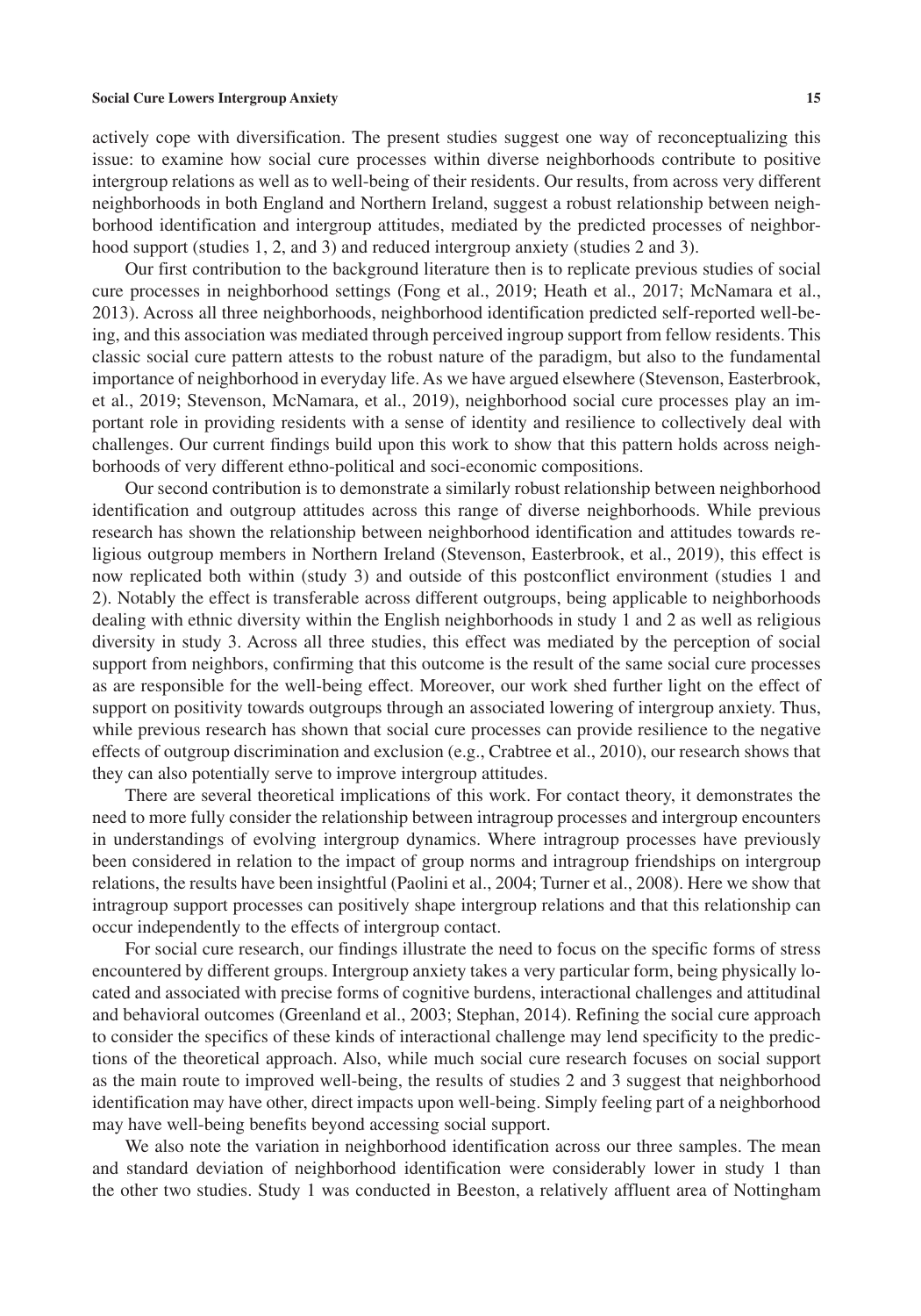that hosts the University of Nottingham. The transient nature of student populations could explain the uniformly lower neighborhood identification here. The affluence of the area may impact upon neighborhood identification as high socioeconomic status is associated with more independent and individualistic orientations (Piff, Stancato, Martinez, Kraus, & Keltner, 2012). Neighborhood identification was highest in study 3, conducted in Upper Ormeau Road, Belfast. The unique historical identity of the area as one of the first socially and economically successful mixed neighborhoods may explain why neighborhood identification is relatively high there. Future research should investigate these possibilities.

However, it must be borne in mind that the studies reported here have several limitations which require further research to be undertaken to extend the applicability of their findings. First, the method of self-report survey format as applied to intergroup contact has some inherent limitations in terms of self-selection and closed-response options (Dixon et al., 2005). Given the sensitive nature of issues of prejudice and social exclusion, a triangulation of methods including interview and observational methods might provide reassurance as to the validity of the findings.

A second limitation is that the neighborhoods were selected to be diverse and indeed defined by diversity. In the same manner as Laurence (2009) found that neighborhoods in London which had reputations for diversity thrived in response to increased mixing, our results suggest that neighborhoods who already see themselves as diverse may be predisposed to integrating new members. Certainly, in study 3, the finding that intergroup contact is associated with increased social support from neighbors points to an integrated, united neighborhood. The counterimplication of this finding is that other neighborhoods which do not see themselves as defined by diversity may not share these processes. Future research needs to determine how social cure processes serve to shape attitudes to outgroups in neighborhoods with different norms of diversity as well as to examine how different social divisions, for example those between private, rented, and social-housing residents are impacted by these processes.

Third, we note the small sample size, especially in study 2, which may have led to our studies being underpowered. Although collecting data from deprived neighborhoods can be challenging and result in small sample sizes, future studies could try to obtain higher response rates to ensure the results are robust. Likewise, in relation to study 3, future research could perhaps examine if the model holds for the two ethno-political groupings in Northern Ireland, something our current sample size did not afford. A final limitation is the cross-sectional nature of all three studies. Future research comprising longitudinal and experimental designs would provide stronger evidence for the models proposed here.

These caveats aside, the practical and policy implications of the work are manifold. Over the past decades, regional, national, and international mobility has resulted in unprecedented levels of residential diversification across the world. While the impact on different types of neighborhoods vary greatly, still there is general principle to be garnered from the present findings: as neighborhoods operate to improve the well-being of their residents by providing a milieu of support (and insofar as the neighborhood is characterized by norms of diversity), we expect that neighborhood identification will facilitate integration. In turn, we expect that selecting neighborhoods which high levels of identification as well as diversity for the relocation of immigrants will be more conducive to integration than selecting homogeneous areas of low cohesion which may experience greater levels of threat from incomers (Laurence, 2009; Stevenson, McNamara, et al., 2019). Our results suggest that ethnic diversification needs to be managed by local government who need to support diversifying neighborhoods with resources designed to enhance their local identities and protect their well-being, so that residents can more effectively cope with contact.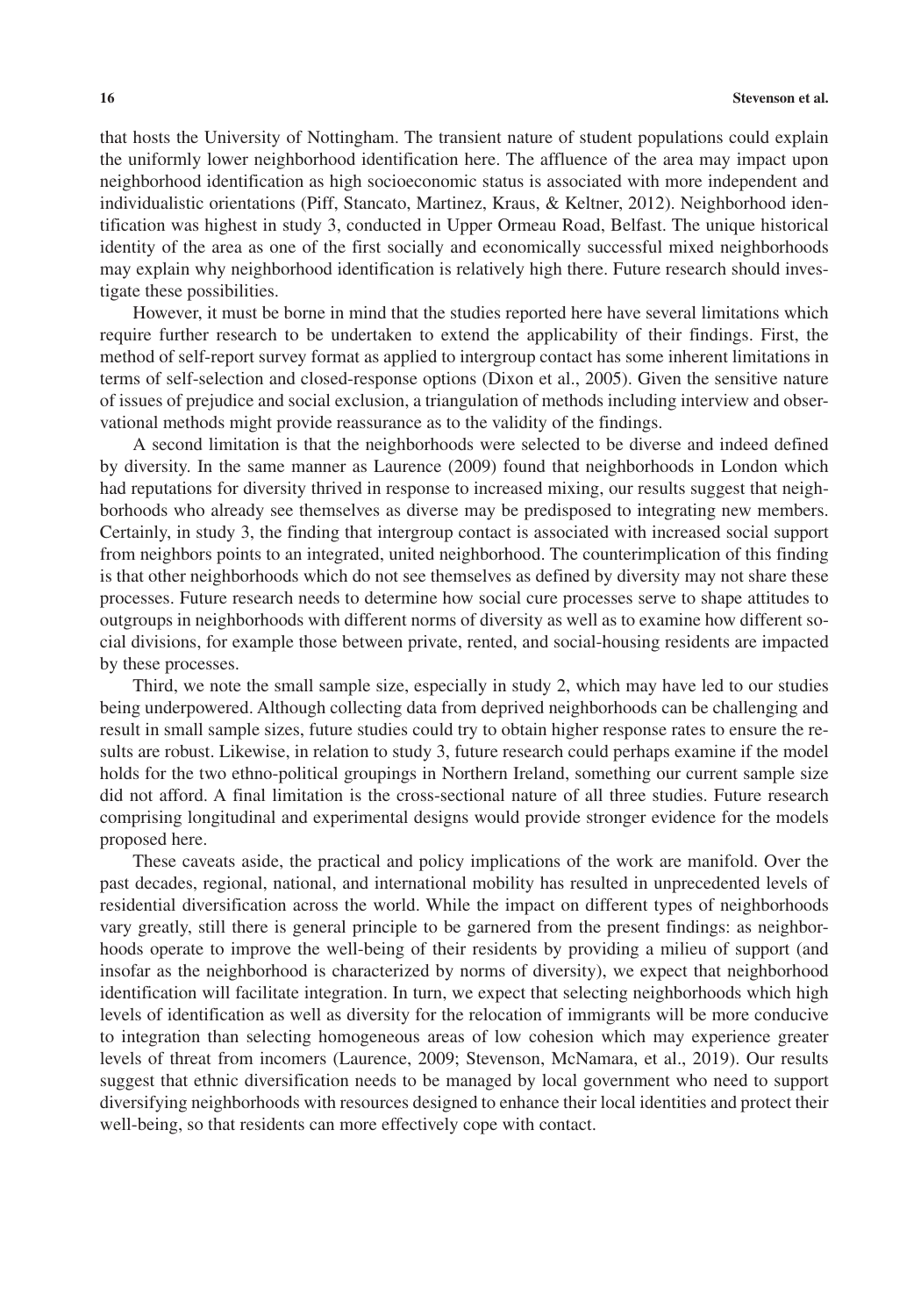#### **ACKNOWLEDGMENTS**

Correspondence concerning this article should be addressed to Clifford Stevenson, Department of Psychology, Nottingham Trent University, 50 Shakespeare Street, Nottingham NG1 4FQ, UK. E-mail: [clifford.stevenson@ntu.ac.uk](mailto:clifford.stevenson@ntu.ac.uk)

#### **REFERENCES**

- Cesario, J., & Navarrete, C. D. (2013). Perceptual bias in threat distance: The critical roles of in-group support and target evaluations in defensive threat regulation. *Social Psychological and Personality Science, 5,* 12–17. [https://doi.](https://doi.org/10.1177/1948550613485605) [org/10.1177/1948550613485605](https://doi.org/10.1177/1948550613485605)
- Cornwell, E. Y., & Waite, L. J. (2009). Social disconnectedness, perceived isolation, and health among older adults. *Journal of Health and Social Behavior, 50*(1), 31–48.<https://doi.org/10.1177/002214650905000103>
- Crabtree, J. W., Haslam, S. A., Postmes, T., & Haslam, C. (2010). Mental health support groups, stigma, and self-esteem: Positive and negative implications of group identification. *Journal of Social Issues, 66*(3), 553–569. [https://doi.](https://doi.org/10.1111/j.1540-4560.2010.01662.x) [org/10.1111/j.1540-4560.2010.01662.x](https://doi.org/10.1111/j.1540-4560.2010.01662.x)
- Dixon, J., Durrheim, K., & Tredoux, C. (2005). Beyond the optimal contact strategy: A reality check for the contact hypothesis. *American Psychologist, 60,* 697–711. <https://doi.org/10.1037/0003-066X.60.7.697>
- Dovidio, J. F. (2013). Bridging intragroup processes and intergroup relations: Needing the twain to meet. *British Journal of Social Psychology, 52*(1), 1–24.<https://doi.org/10.1111/bjso.12026>
- Dovidio, J. F., Hebl, M., Richeson, J. A., & Shelton, J. N. (2006). Nonverbal communication, race, and intergroup interaction. In V. Manusov & M. L. Patterson (Eds.), *The Sage handbook of nonverbal communication* (pp. 481–500). London, United Kingdom: Sage.
- Doosje, B., Ellemers, N., & Spears, R. (1995). Perceived intragroup variability as a function of group status and identification. *Journal of Experimental Social Psychology, 31,* 410–436.<https://doi.org/10.1006/jesp.1995.1018>.
- Easterbrook, M. J., & Vignoles, V. L. (2015). When friendship formation goes down the toilet: Design features of shared accommodation influence interpersonal bonds and well-being. *British Journal of Social Psychology, 54*(1), 125–139. <https://doi.org/10.1111/bjso.12062>
- Fong, P., Cruwys, T., Haslam, C., & Haslam, S. A. (2019). Neighbourhood identification and mental health: How social identification moderates the relationship between socioeconomic disadvantage and health. *Journal of Environmental Psychology, 61,* 101–114.<https://doi.org/10.1016/j.jenvp.2018.12.006>
- Gaertner, S. L., & Dovidio, J. F. (2000). *Reducing intergroup bias: The common ingroup identity model*. New York, NY, US: Psychology Press.
- Greenland, K., Xenias, D., & Maio, G. (2012). Intergroup anxiety from the self and other: Evidence from self-report, physiological effects, and real interactions. *European Journal of Social Psychology, 42*(2), 150–163. [https://doi.org/10.1002/](https://doi.org/10.1002/ejsp.867) [ejsp.867](https://doi.org/10.1002/ejsp.867).
- Haslam, C., Jetten, J., Cruwys, T., Dingle, G., & Haslam, S. A. (2018). *The new psychology of health: Unlocking the social cure*. London, United Kingdom: Routledge.
- Haslam, S. A., Jetten, J., O'Brien, A., & Jacobs, A. (2004). Social identity, social influence, and reactions to potentially stressful tasks: Support for the self-categorization model of stress. *Stress and Health, 20,* 3–9.<https://doi.org/10.1002/smi.995>
- Haslam, S. A., O'Brien, A., Jetten, J., Vormedal, K., & Penna, S. (2005). Taking the strain: Social identity, social support, and the experience of stress. *British Journal of Social Psychology, 44*(3), 355–370. [https://doi.org/10.1348/014466605X](https://doi.org/10.1348/014466605X37468) [37468](https://doi.org/10.1348/014466605X37468)
- Haslam, S. A., & Reicher, S. (2006). Stressing the group: Social identity and the unfolding dynamics of responses to stress. *Journal of Applied Psychology, 91,* 1037–1052. <https://doi.org/10.1037/0021-9010.91.5.1037>
- Haslam, S. A., Reicher, S. D., & Levine, M. (2012). When other people are heaven, when other people are hell: How social identity determines the nature and impact of social support. In J. Jetten, C. Haslam, & S. A. Haslam (Eds.), *The social cure: Identity, health, and well-being* (pp. 157–174). East Sussex, United Kingdom: Psychology Press.
- Heath, S. C., Rabinovich, A., & Barreto, M. (2017). Putting identity into the community: Exploring the social dynamics of urban regeneration. *European Journal of Social Psychology, 47*(7), 855–866. <https://doi.org/10.1002/ejsp.2296>
- Huijnk, W., Verkuyten, M., & Coenders, M. (2012). Family life and acculturation attitudes: A study among four immigrant groups in the Netherlands. *Journal of Ethnic and Migration Studies, 38*(4), 555–575. [https://doi.org/10.1080/13691](https://doi.org/10.1080/1369183X.2012.659117) [83X.2012.659117](https://doi.org/10.1080/1369183X.2012.659117)
- Jetten, J., Haslam, C., Haslam, S. A., & Branscombe, N. R. (2009). The social cure. *Scientific American Mind, 20*(5), 26–33. <https://doi.org/10.1038/scientificamericanmind0909-26>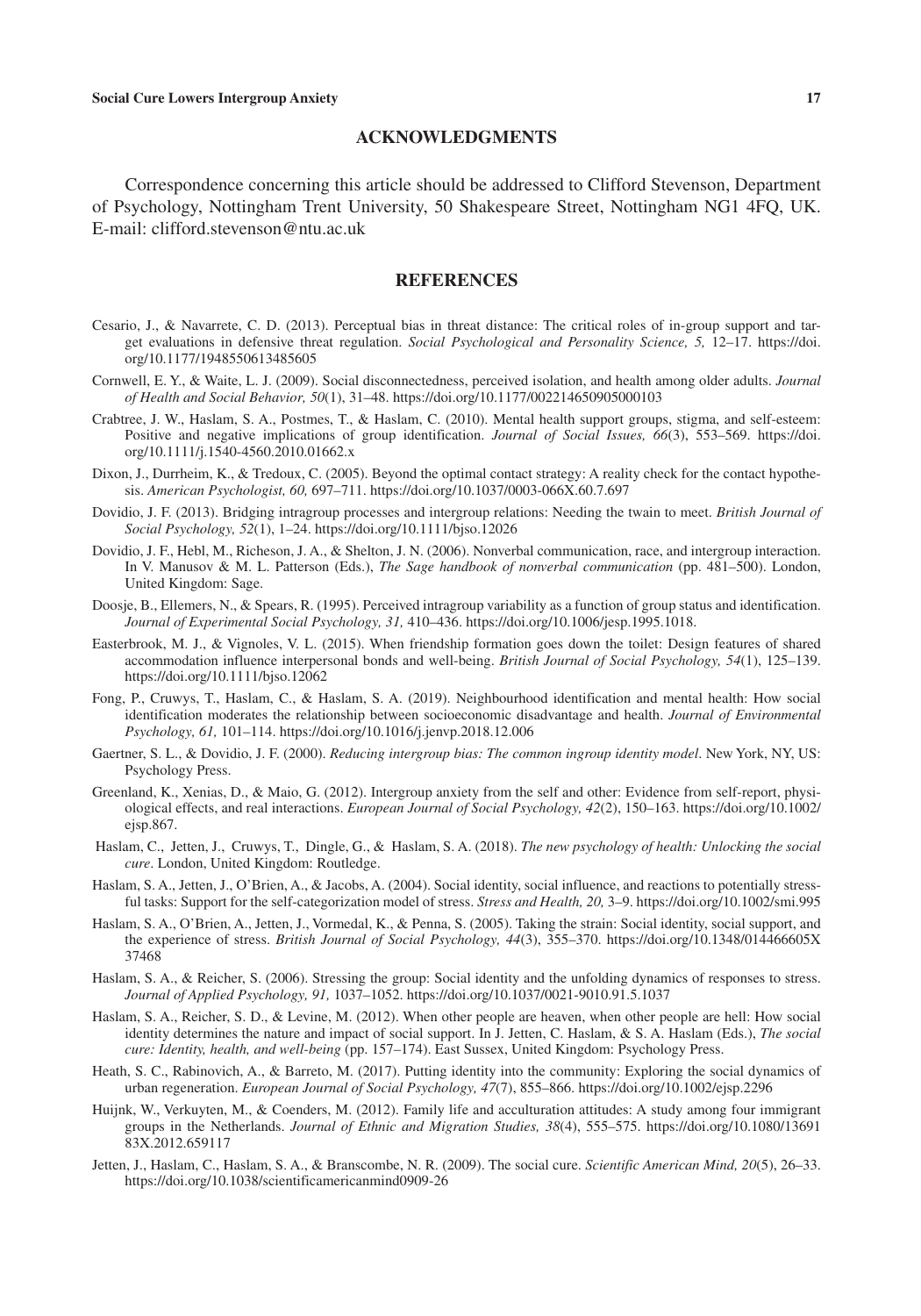- King, P. M., Magolda, M. B. B., & Massé, J. C. (2011). Maximizing learning from engaging across difference: The role of anxiety and meaning making. *Equity & Excellence in Education, 44*(4), 468–487. [https://doi.org/10.1080/10665](https://doi.org/10.1080/10665684.2011.608600) [684.2011.608600](https://doi.org/10.1080/10665684.2011.608600)
- Lammers, J., Gordijn, E. H., & Otten, S. (2008). Looking through the eyes of the powerful. *Journal of Experimental Social Psychology, 44*(5), 1229–1238.
- Laurence, J. (2009). The effect of ethnic diversity and community disadvantage on social cohesion: A multi-level analysis of social capital and interethnic relations in UK communities. *European Sociological Review, 27*(1), 70–89. [https://doi.](https://doi.org/10.1093/esr/jcp057) [org/10.1093/esr/jcp057](https://doi.org/10.1093/esr/jcp057)
- Laurence, J. (2014). Reconciling the contact and threat hypotheses: Does ethnic diversity strengthen or weaken community inter-ethnic relations? *Ethnic and Racial Studies, 37*(8), 1328–1349. <https://doi.org/10.1080/01419870.2013.788727>
- Lazarus, R. S., & Folkman, S. (1984). *Stress, appraisal, and coping*. New York, NY: Springer.
- Marques, J., Abrams, D., Paez, D., & Martinez-Taboada, C. (1998). The role of categorization and in-group norms in judgments of groups and their members. *Journal of Personality and Social Psychology, 75*(4), 976–988. [https://doi.](https://doi.org/10.1037/0022-3514.75.4.976) [org/10.1037/0022-3514.75.4.976](https://doi.org/10.1037/0022-3514.75.4.976)
- McKenzie, L. (2015). *Getting by: Estates, class and culture in austerity Britain*. London, United Kingdom: Policy Press.
- McNamara, N., Stevenson, C., & Muldoon, O. T. (2013). Community identity as resource and context: A mixed method investigation of coping and collective action in a disadvantaged community. *European Journal of Social Psychology, 43*(5), 393–403. <https://doi.org/10.1002/ejsp.1953>
- Mossakowski, K. N., & Zhang, W. (2014). Does social support buffer the stress of discrimination and reduce psychological distress among Asian Americans? *Social Psychology Quarterly, 77*(3), 273–295. [https://doi.org/10.1177/0190272514](https://doi.org/10.1177/0190272514534271) [534271](https://doi.org/10.1177/0190272514534271)
- Page-Gould, E., Mendoza-Denton, R., & Tropp, L. R. (2008). With a little help from my cross-group friend: Reducing anxiety in intergroup contexts through cross-group friendship. *Journal of Personality and Social Psychology, 95,* 1080–1094. <https://doi.org/10.1037/0022-3514.95.5.1080>
- Paolini, S., Hewstone, M., Cairns, E., & Voci, A. (2004). Effects of direct and indirect cross-group friendships on judgments of Catholics and Protestants in Northern Ireland: The mediating role of an anxiety reduction mechanism. *Personality and Social Psychology Bulletin, 30*(6), 770–786. <https://doi.org/10.1177/0146167203262848>
- Pedhazur, E. J. (1997). *Multiple regression in behavioral research* (3rd ed.). Fort Worth, TX: Harcourt Brace College.
- Pettigrew, T. F., & Tropp, L. R. (2008). How does intergroup contact reduce prejudice? Meta-analytic tests of three mediators. *European Journal of Social Psychology, 38,* 922–934.<https://doi.org/10.1002/ejsp.504>
- Phinney, J. S., Jacoby, B., & Silva, C. (2007). Positive intergroup attitudes: The role of ethnic identity. *International Journal of Behavioral Development, 31*(5), 478–490. <https://doi.org/10.1177/0165025407081466>
- Piff, P. K., Stancato, D. M., Martinez, A. G., Kraus, M. W., & Keltner, D. (2012). Class, chaos, and the construction of community. *Journal of Personality and Social Psychology, 103*(6), 949–962. <https://doi.org/10.1037/a0029673>
- Plant, E. A., & Devine, P. G. (2003). The antecedents and implications of interracial anxiety. *Personality and Social Psychology Bulletin, 29*(6), 790–801.<https://doi.org/10.1177/0146167203029006011>
- Platow, M. J., Voudouris, N. J., Gilford, N., Jamieson, R., Najdovski, L., Papaleo, N., … Terry, L. (2007). In-group reassurance in a pain setting produces lower levels of physiological arousal: Direct support for a self-categorization analysis of social influence. *European Journal of Social Psychology, 37,* 649–660.<https://doi.org/10.1002/ejsp.381>
- Postmes, T., Haslam, S. A., & Jans, L. (2013). A single-item measure of social identification:Reliability, validity, and utility. *British Journal of Social Psychology, 52*(4), 597–617.<https://doi.org/10.1111/bjso.12006>.
- Putnam, R. D. (2001). *Bowling alone: The collapse and revival of American community*. London, United Kingdom: Simon and Schuster.
- Putnam, R. D. (2007). E pluribus unum: Diversity and community in the twenty-first century the 2006 Johan Skytte Prize Lecture. *Scandinavian Political Studies, 30*(2), 137–174. <https://doi.org/10.1111/j.1467-9477.2007.00176.x>
- Ramos, M. R., Cassidy, C., Reicher, S., & Haslam, S. A. (2012). A longitudinal investigation of the rejection–identification hypothesis. *British Journal of Social Psychology, 51*(4), 642–660. <https://doi.org/10.1111/j.2044-8309.2011.02029.x>
- Schmid, K., Tausch, N., Hewstone, M., Hughes, J., & Cairns, E. (2008). The effects of living in segregated vs. mixed areas in Northern Ireland: A simultaneous analysis of contact and threat effects in the context of micro-level neighbourhoods. *International Journal of Conflict and Violence, 2*(1), 56–71.<https://doi.org/10.4119/UNIBI/ijcv.27>
- Stephan, W. G. (2014). Intergroup anxiety theory, research, and practice. *Personality and Social Psychology Review, 18*(3), 239–255. <https://doi.org/10.1177/1088868314530518>
- Stevenson, C., Easterbrook, M. J., Harkin, L., McNamara, N., Kellezi, B., & Shuttleworth, I. (2019). Neighbourhood identity helps residents cope with residential diversification: Contact in increasingly mixed neighbourhoods of Northern Ireland. *Political Psychology, 40*(2), 227–295. <https://doi.org/10.1111/pops.12510>